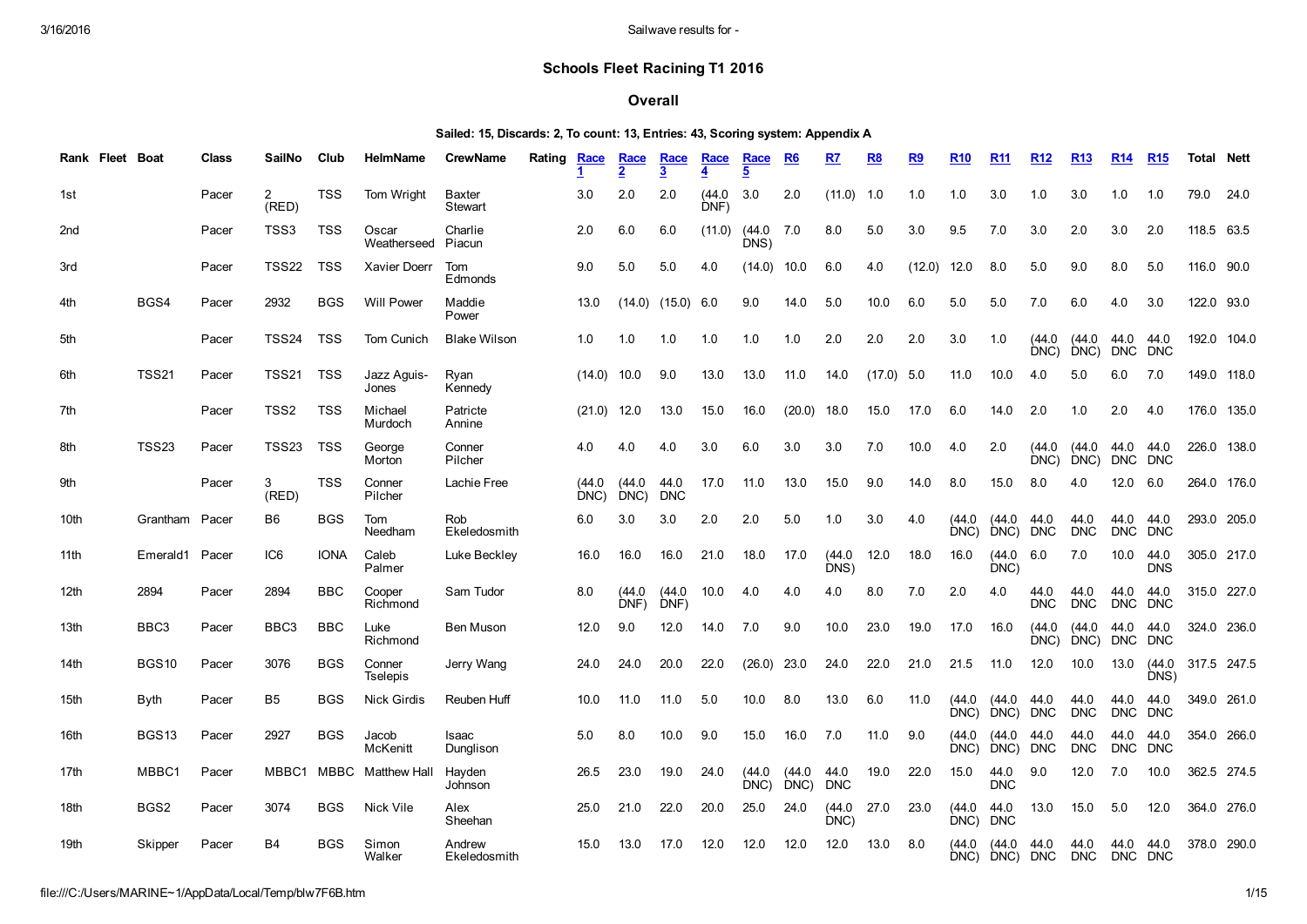| 3/16/2016 |                                |              |                 |             |                           |                             |                |                                         | Sailwave results for - |                    |                    |                    |                    |                    |                    |                    |                    |                    |                     |                      |                    |             |  |
|-----------|--------------------------------|--------------|-----------------|-------------|---------------------------|-----------------------------|----------------|-----------------------------------------|------------------------|--------------------|--------------------|--------------------|--------------------|--------------------|--------------------|--------------------|--------------------|--------------------|---------------------|----------------------|--------------------|-------------|--|
| 20th      | BBC6                           | Pacer        | BBC6            | <b>BBC</b>  | Mitch Allie               | <b>Mitch Rice</b>           | 17.0           | 15.0                                    | (44.0)<br>DNC)         | 18.0               | 17.0               | (44.0<br>DNC)      | 20.0               | 14.0               | 15.0               | 9.5                | 6.0                | 44.0<br><b>DNC</b> | 44.0<br><b>DNC</b>  | 44.0<br>DNC DNC      | 44.0               | 395.5 307.5 |  |
| 21st      | BGS3                           | Pacer        | 3075            | <b>BGS</b>  | James<br>Appleyard        | Elliott<br><b>Backstrom</b> | 22.0           | 20.0                                    | 18.0                   | 23.0               | 21.0               | 19.0               | 19.0               | 24.0               | 24.0               | 13.0               | 20.0               | (44.0)<br>DNC)     | (44.0<br>DNC)       | 44.0<br>DNC DNC      | 44.0               | 399.0 311.0 |  |
| 22nd      | <b>BGS14</b>                   | Pacer        | 2939            | <b>BGS</b>  | Rowan<br>Purcell          | Hugo Gandiis                | 7.0            | 7.0                                     | 7.0                    | 8.0                | 5.0                | 6.0                | 9.0                | (44.0<br>DNC)      | (44.0<br>DNC       | 44.0<br><b>DNC</b> | 44.0<br><b>DNC</b> | 44.0<br><b>DNC</b> | 44.0<br><b>DNC</b>  | 44.0<br>DNC.         | 44.0<br><b>DNC</b> | 401.0 313.0 |  |
| 23rd      | BBC4                           | Pacer        | BBC4            | <b>BBC</b>  | Sam Munro                 | Tynam Jones                 | 20.0           | 18.0                                    | 14.0                   | 16.0               | (44.0)<br>DNS)     | (44.0<br>DNS)      | 17.0               | 16.0               | 13.0               | 14.0               | 9.0                | 44.0<br><b>DNC</b> | 44.0<br><b>DNC</b>  | 44.0<br><b>DNC</b>   | 44.0<br><b>DNC</b> | 401.0 313.0 |  |
| 24th      | MBBC8                          | Pacer        | MBBC8 MBBC      |             | Heath<br>Gaydon           | Mitchell<br>Gillam          | 30.0           | (44.0)<br>DNF)                          | (44.0<br>DNC)          | 44.0<br><b>DNC</b> | 44.0<br><b>DNC</b> | 44.0<br><b>DNC</b> | 44.0<br><b>DNC</b> | 29.0               | 25.0               | 19.0               | 17.0               | 10.0               | 8.0                 | 9.0                  | 9.0                | 420.0 332.0 |  |
| 25th      | MBBC5                          | Pacer        | MBBC5 MBBC Ryan |             | Kirkpatrick               | <b>Fynn Perry</b>           | 26.5           | 27.0                                    | (44.0)<br>DNC)         | 19.0               | 19.0               | 15.0               | 23.0               | 20.0               | (44.0<br>DNC)      | 7.0                | 12.0               | 44.0<br><b>DNC</b> | 44.0<br><b>DNC</b>  | 44.0<br>DNC DNC      | 44.0               | 432.5 344.5 |  |
| 26th      | MBBC2                          | Pacer        |                 |             | MBBC2 MBBC Harris Lynch   | Wylie<br>Carrington         | 29.0           | (44.0)<br>DNF)                          | (44.0)<br>DNC)         | 44.0<br><b>DNC</b> | 44.0<br><b>DNC</b> | 44.0<br><b>DNC</b> | 44.0<br><b>DNC</b> | 28.0               | 26.0               | 21.5               | 21.0               | 14.0               | 13.0                | 15.0                 | 11.0               | 442.5 354.5 |  |
| 27th      | BGS <sub>15</sub>              | Pacer        | 2938            | <b>BGS</b>  | Theo<br>Castrisos         | Digby<br>Simpson            | 11.0           | 17.0                                    | 8.0                    | (44.0)<br>DNF)     | 20.0               | 26.0               | 16.0               | 21.0               | 20.0               | (44.0<br>$DNC$ )   | 44.0<br><b>DNC</b> | 44.0<br><b>DNC</b> | 44.0<br><b>DNC</b>  | 44.0<br><b>DNC</b>   | 44.0<br><b>DNC</b> | 447.0 359.0 |  |
| 28th      | BBC1                           | Pacer        | BBC1            | <b>BBC</b>  | Tim Pirrone               | Chris Kang                  | 19.0           | 19.0                                    | 23.0                   | (44.0)<br>DNC)     | 22.0               | 22.0               | (44.0<br>DNS)      | 26.0               | 27.0               | 18.0               | 19.0               | 44.0<br><b>DNC</b> | 44.0<br><b>DNC</b>  | 44.0<br>DNC DNC      | 44.0               | 459.0 371.0 |  |
| 29th      | BGS1                           | Pacer        | 3073            | <b>BGS</b>  | Ed Cronin                 | Alex Taylor                 | 18.0           | 22.0                                    | 21.0                   | 25.0               | (44.0<br>DNC)      | (44.0)<br>DNC      | 44.0<br>DNC        | 18.0               | 16.0               | 20.0               | 13.0               | 44.0<br><b>DNC</b> | 44.0<br><b>DNC</b>  | 44.0<br>DNC DNC      | 44.0               | 461.0 373.0 |  |
| 30th      | MBBC7                          | Pacer        | MBBC7           | MBBC        | Korben<br>Lyall-Wilson    | James Ball                  | (44.0<br>DNC)  | (44.0)<br>DNC)                          | 44.0<br><b>DNC</b>     | 44.0<br><b>DNC</b> | 44.0<br><b>DNC</b> | 44.0<br><b>DNC</b> | 44.0<br><b>DNC</b> | 44.0<br><b>DNC</b> | 44.0<br><b>DNC</b> | 23.0               | 18.0               | 11.0               | 11.0                | 14.0                 | 8.0                | 481.0 393.0 |  |
| 31st      | Vag1                           | Vagabond IC1 |                 | <b>IONA</b> | Sam                       | Hayden<br><b>Billings</b>   | (44.0)<br>DNC) | (44.0<br>DNC                            | 44.0<br><b>DNC</b>     | 44.0<br><b>DNC</b> | 44.0<br><b>DNC</b> | 44.0<br><b>DNC</b> | 44.0<br><b>DNC</b> | 25.0               | 28.0               | 24.0               | 44.0<br><b>DNC</b> | 17.0               | 14.0                | 16.0                 | 44.0<br><b>DNS</b> | 520.0 432.0 |  |
| 32nd      |                                | Pacer        | 2866            | <b>BBC</b>  | Nick Munro                | Angus Bruce                 | 23.0           | 26.0                                    | 24.0                   | (44.0)<br>DNF)     | 24.0               | 25.0               | 21.0               | 32.0               | (44.0)<br>$DNC$ )  | 44.0<br><b>DNC</b> | 44.0<br><b>DNC</b> | 44.0<br><b>DNC</b> | 44.0<br><b>DNC</b>  | 44.0<br><b>DNC</b>   | 44.0<br><b>DNC</b> | 527.0 439.0 |  |
| 33rd      | Vag4                           | Vagabond IC4 |                 | <b>IONA</b> | Rory<br>Anderson          | <b>Harry Guley</b>          | (44.0<br>DNC)  | (44.0)<br>DNC)                          | 44.0<br><b>DNC</b>     | 44.0<br><b>DNC</b> | 44.0<br><b>DNC</b> | 44.0<br><b>DNC</b> | 44.0<br><b>DNC</b> | 31.0               | 44.0<br><b>DNC</b> | 25.0               | 44.0<br><b>DNC</b> | 15.0               | 16.0                | 17.0                 | 44.0<br><b>DNS</b> | 544.0 456.0 |  |
| 34th      | MBBC3                          | Pacer        | MBBC3 MBBC      |             | Aaron<br>Hilless          | James<br>Robson             | (44.0<br>DNF)  | (44.0<br>DNC)                           | 44.0<br><b>DNC</b>     | 44.0<br><b>DNC</b> | 44.0<br><b>DNC</b> | 44.0<br><b>DNC</b> | 44.0<br><b>DNC</b> | 44.0<br><b>DNC</b> | 44.0<br><b>DNC</b> | 44.0<br><b>DNC</b> | 44.0<br><b>DNC</b> | 16.0               | 17.0                | 11.0                 | 44.0<br><b>DNS</b> | 572.0 484.0 |  |
| 35th      |                                | Pacer        | IC <sub>3</sub> | <b>IONA</b> | Hayden<br><b>Barney</b>   | Hayden<br><b>Billings</b>   | (44.0<br>DNC)  | (44.0)<br>DNC                           | 44.0<br><b>DNC</b>     | 7.0                | 8.0                | 44.0<br><b>DNC</b> | 44.0<br><b>DNC</b> | 44.0<br><b>DNC</b> | 44.0<br><b>DNC</b> | 44.0<br><b>DNC</b> | 44.0<br><b>DNC</b> | 44.0<br><b>DNC</b> | 44.0<br><b>DNC</b>  | 44.0<br>DNC          | 44.0<br><b>DNC</b> | 587.0 499.0 |  |
| 36th      |                                | Pacer        | 1               | TSS         | Callum<br>Lockett         | Lachie Free                 | (44.0)<br>DNF) | (44.0)<br>DNC                           | 44.0<br><b>DNC</b>     | 44.0<br><b>DNF</b> | 23.0               | 21.0               | 22.0               | 44.0<br><b>DNC</b> | 44.0<br><b>DNC</b> | 44.0<br><b>DNC</b> | 44.0<br><b>DNC</b> | 44.0<br><b>DNC</b> | 44.0<br><b>DNC</b>  | 44.0<br><b>DNC</b>   | 44.0<br><b>DNC</b> | 594.0 506.0 |  |
| 37th      | MBBC6                          | Pacer        | MBBC6 MBBC      |             | Cooper<br>Jullyan         | Anthony<br>Grace            | (44.0)<br>DNF) | (44.0)<br>DNC)                          | 44.0<br><b>DNC</b>     | 44.0<br><b>DNC</b> | 44.0<br><b>DNC</b> | 18.0               | 44.0<br><b>DNC</b> | 33.0               | 44.0<br><b>DNC</b> | 26.0               | 44.0<br><b>DNC</b> | 44.0<br><b>DNC</b> | 44.0<br><b>DNC</b>  | 44.0<br>DNC DNC      | 44.0               | 605.0 517.0 |  |
| 38th      | BGS5                           | Pacer        | 2933            | <b>BGS</b>  | Sandy<br>Gehrmann         | Blair<br>Sampson            | 28.0           | 25.0                                    | (44.0)<br>DNF)         | (44.0)<br>DNC)     | 44.0<br><b>DNC</b> | 44.0<br><b>DNC</b> | 44.0<br><b>DNC</b> | 44.0<br><b>DNC</b> | 44.0<br><b>DNC</b> | 44.0<br><b>DNC</b> | 44.0<br><b>DNC</b> | 44.0<br><b>DNC</b> | 44.0<br><b>DNC</b>  | 44.0<br>DNC DNC      | 44.0               | 625.0 537.0 |  |
| 39th      |                                | Pacer        | IC <sub>2</sub> | <b>IONA</b> | Kaleb Weeb                | Luke<br>Milburns            |                | $(44.0 \t(44.0 \t44.0$<br>DNC) DNC) DNC |                        | 44.0<br><b>DNF</b> | 44.0<br><b>DNC</b> | 44.0<br><b>DNC</b> | 44.0<br>DNC        | 30.0               | 44.0<br><b>DNC</b> | 27.0               | 44.0<br><b>DNC</b> | 44.0<br><b>DNC</b> | 44.0<br>DNC         | 44.0 44.0<br>DNC DNC |                    | 629.0 541.0 |  |
| 40th      | Ormiston Pacer                 |              | RQ--            | ОC          | Logan<br>Holland          | TBA                         | (44.0)         | (44.0 44.0)<br>DNC) DNC) DNC            |                        | 44.0<br><b>DNC</b> | 44.0<br><b>DNC</b> | 44.0<br><b>DNC</b> | 44.0<br>DNC        | 44.0<br><b>DNC</b> | 44.0<br><b>DNC</b> | 44.0<br><b>DNC</b> | 44.0<br><b>DNC</b> | 44.0<br><b>DNC</b> | 44.0<br>DNC         | 44.0 44.0<br>DNC DNC |                    | 660.0 572.0 |  |
| 40th      |                                |              | 2927            |             |                           |                             | (44.0)         | (44.0 44.0)<br>DNC) DNC) DNC            |                        | 44.0<br><b>DNC</b> | 44.0<br>DNC        | 44.0<br>DNC        | 44.0<br>DNC        | 44.0<br>DNC        | 44.0<br><b>DNC</b> | 44.0<br>DNC        | 44.0<br>DNC        | 44.0<br><b>DNC</b> | 44.0<br>DNC DNC DNC | 44.0 44.0            |                    | 660.0 572.0 |  |
| 40th      | Ormiston Pacer<br>$\mathbf{2}$ |              | <b>RQ44</b>     | OС          | Matt Dallton Liam Gilbert |                             |                | $(44.0 \t(44.0 \t44.0$                  |                        | 44.0               | 44.0               | 44.0               | 44.0               | 44.0               | 44.0               | 44.0               | 44.0               | 44.0               | 44.0                | 44.0 44.0            |                    | 660.0 572.0 |  |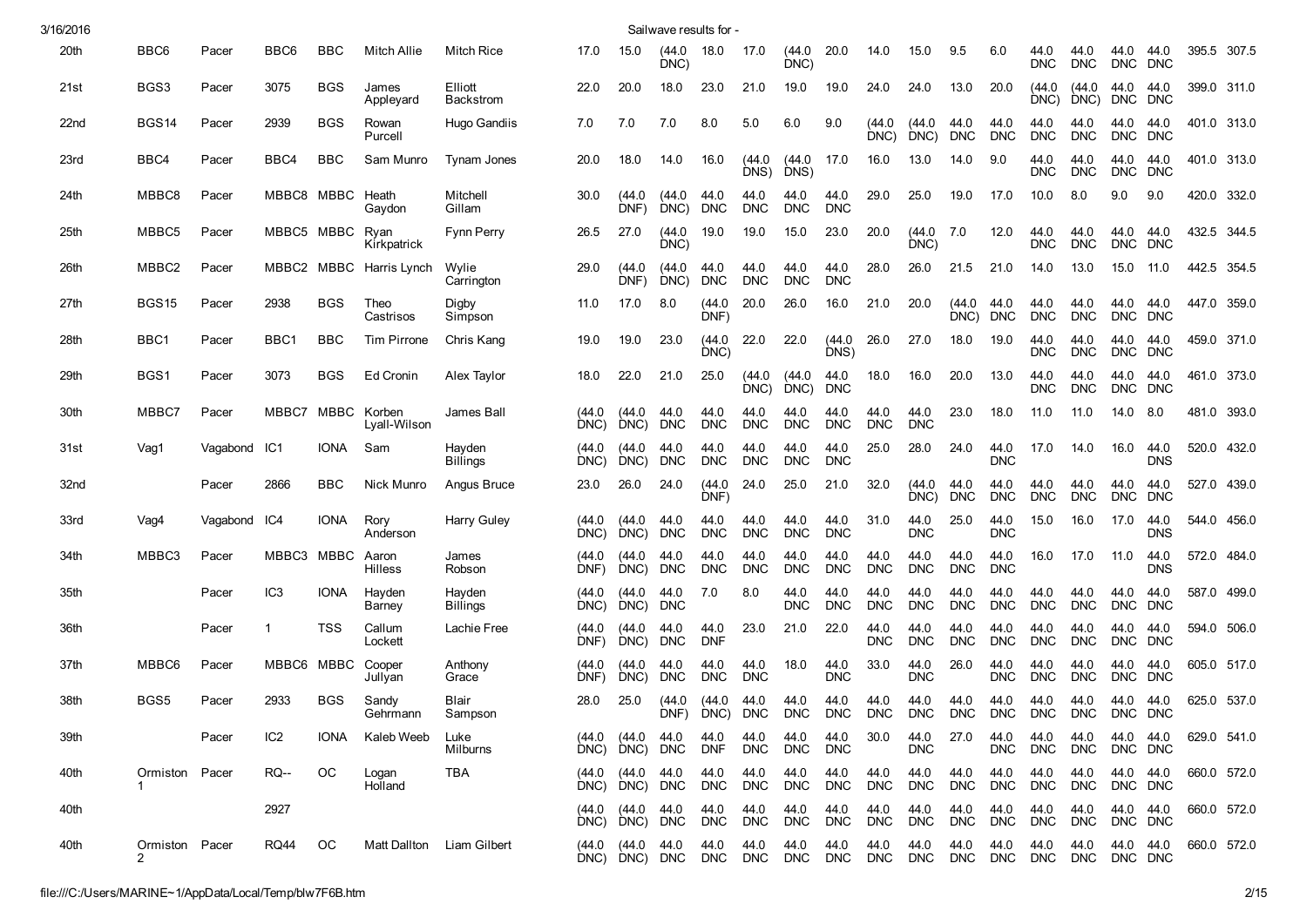DNC) DNC) DNC DNS DNC DNC DNC DNC DNC DNC DNC DNC DNC DNC DNC (44.0 44.0 44.0 44.0 44.0 44.0 44.0 44.0 44.0 44.0 44.0 44.0 44.0 44.0 660.0 572.0

### Race 1 14/2/16 at 10:05

<span id="page-2-0"></span>

|    | Rank Fleet Boat |                   | Class      | SailNo           | Club        | HelmName               | <b>CrewName</b>          | Rating Place Points |    |      |
|----|-----------------|-------------------|------------|------------------|-------------|------------------------|--------------------------|---------------------|----|------|
| 1  |                 |                   |            | Pacer TSS24      | <b>TSS</b>  | Tom Cunich             | <b>Blake Wilson</b>      |                     | 1  | 1.0  |
| 2  |                 |                   |            | Pacer TSS3       | <b>TSS</b>  | Oscar Weatherseed      | Charlie Piacun           |                     | 2  | 2.0  |
| 3  |                 |                   |            | Pacer 2 (RED)    | TSS         | Tom Wright             | <b>Baxter Stewart</b>    |                     | 3  | 3.0  |
| 4  |                 | <b>TSS23</b>      |            | Pacer TSS23      | TSS         | George Morton          | <b>Conner Pilcher</b>    |                     | 4  | 4.0  |
| 5  |                 | <b>BGS13</b>      | Pacer 2927 |                  | <b>BGS</b>  | Jacob McKenitt         | <b>Isaac Dunglison</b>   |                     | 5  | 5.0  |
| 6  |                 | Grantham          | Pacer B6   |                  | <b>BGS</b>  | Tom Needham            | Rob Ekeledosmith         |                     | 6  | 6.0  |
| 7  |                 | BGS <sub>14</sub> | Pacer      | 2939             | <b>BGS</b>  | Rowan Purcell          | Hugo Gandiis             |                     | 7  | 7.0  |
| 8  |                 | 2894              | Pacer 2894 |                  | <b>BBC</b>  | Cooper Richmond        | Sam Tudor                |                     | 8  | 8.0  |
| 9  |                 |                   | Pacer      | TSS22            | <b>TSS</b>  | Xavier Doerr           | Tom Edmonds              |                     | 9  | 9.0  |
| 10 |                 | <b>Byth</b>       | Pacer      | <b>B5</b>        | <b>BGS</b>  | Nick Girdis            | Reuben Huff              |                     | 10 | 10.0 |
| 11 |                 | BGS <sub>15</sub> | Pacer 2938 |                  | <b>BGS</b>  | Theo Castrisos         | Digby Simpson            |                     | 11 | 11.0 |
| 12 |                 | BBC3              |            | Pacer BBC3       | <b>BBC</b>  | Luke Richmond          | Ben Muson                |                     | 12 | 12.0 |
| 13 |                 | BGS4              | Pacer 2932 |                  | <b>BGS</b>  | <b>Will Power</b>      | Maddie Power             |                     | 13 | 13.0 |
| 14 |                 | TSS21             |            | Pacer TSS21      | TSS         | Jazz Aguis-Jones       | Ryan Kennedy             |                     | 14 | 14.0 |
| 15 |                 | Skipper           | Pacer B4   |                  | <b>BGS</b>  | Simon Walker           | Andrew Ekeledosmith      |                     | 15 | 15.0 |
| 16 |                 | Emerald1          | Pacer      | IC6              | <b>IONA</b> | Caleb Palmer           | Luke Beckley             |                     | 16 | 16.0 |
| 17 |                 | BBC6              |            | Pacer BBC6       | <b>BBC</b>  | Mitch Allie            | Mitch Rice               |                     | 17 | 17.0 |
| 18 |                 | BGS1              | Pacer      | 3073             | <b>BGS</b>  | Ed Cronin              | Alex Taylor              |                     | 18 | 18.0 |
| 19 |                 | BBC1              | Pacer BBC1 |                  | <b>BBC</b>  | Tim Pirrone            | Chris Kang               |                     | 19 | 19.0 |
| 20 |                 | BBC4              |            | Pacer BBC4       | <b>BBC</b>  | Sam Munro              | Tynam Jones              |                     | 20 | 20.0 |
| 21 |                 |                   | Pacer      | TSS2             | <b>TSS</b>  | Michael Murdoch        | Patricte Annine          |                     | 21 | 21.0 |
| 22 |                 | BGS3              | Pacer      | 3075             | <b>BGS</b>  | James Appleyard        | <b>Elliott Backstrom</b> |                     | 22 | 22.0 |
| 23 |                 |                   | Pacer      | 2866             | <b>BBC</b>  | Nick Munro             | Angus Bruce              |                     | 23 | 23.0 |
| 24 |                 | <b>BGS10</b>      | Pacer      | 3076             | <b>BGS</b>  | <b>Conner Tselepis</b> | Jerry Wang               |                     | 24 | 24.0 |
| 25 |                 | BGS2              | Pacer      | 3074             | <b>BGS</b>  | Nick Vile              | Alex Sheehan             |                     | 25 | 25.0 |
| 26 |                 | MBBC1             | Pacer      | MBBC1            | <b>MBBC</b> | <b>Matthew Hall</b>    | Hayden Johnson           |                     | 26 | 26.5 |
| 26 |                 | MBBC5             | Pacer      | MBBC5            | <b>MBBC</b> | Ryan Kirkpatrick       | Fynn Perry               |                     | 26 | 26.5 |
| 28 |                 | BGS5              | Pacer      | 2933             | <b>BGS</b>  | Sandy Gehrmann         | Blair Sampson            |                     | 27 | 28.0 |
| 29 |                 | MBBC2             | Pacer      | MBBC2 MBBC       |             | Harris Lynch           | Wylie Carrington         |                     | 28 | 29.0 |
| 30 |                 | MBBC8             |            | Pacer MBBC8 MBBC |             | Heath Gaydon           | Mitchell Gillam          |                     | 29 | 30.0 |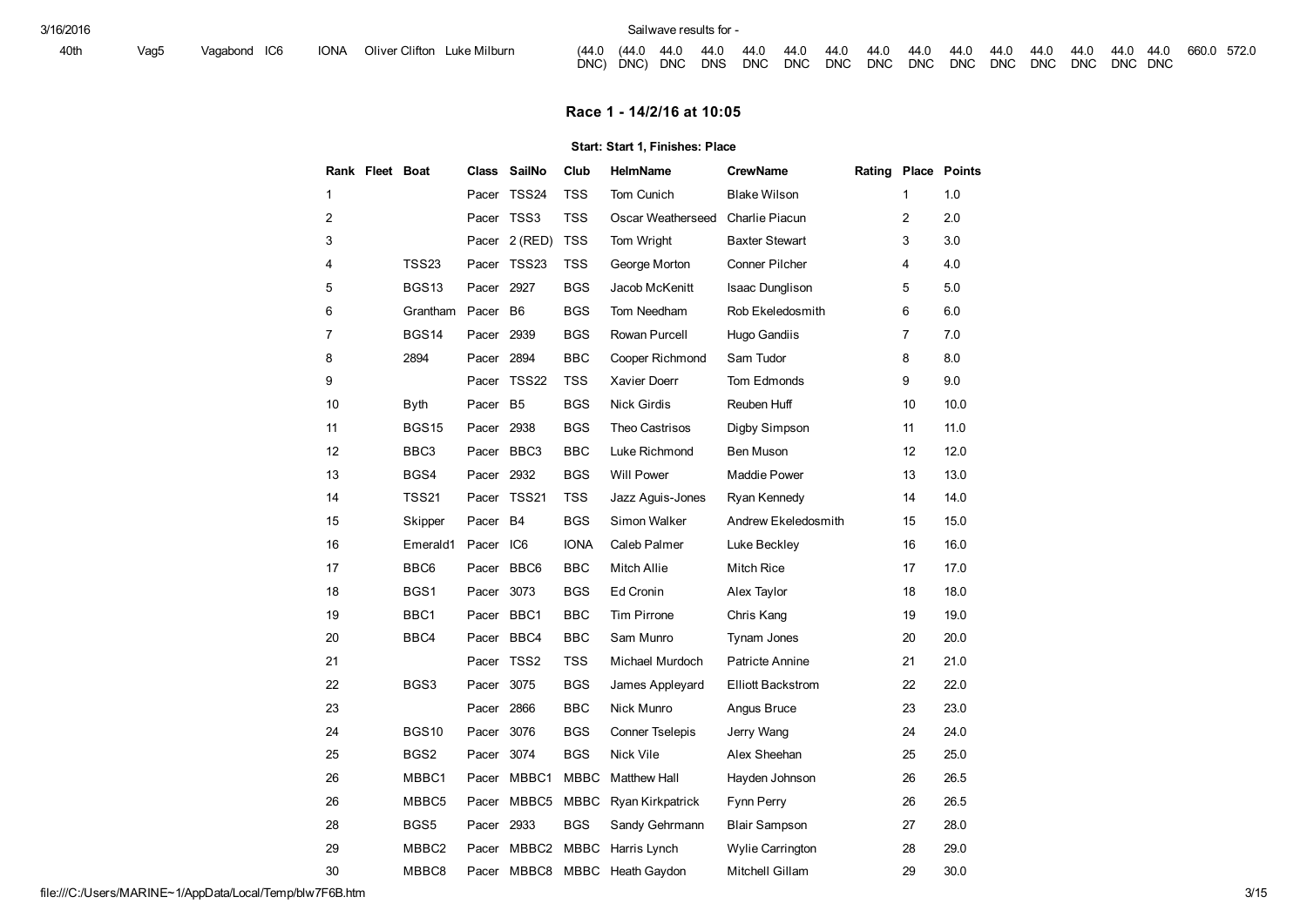| -31 | MBBC3 |         |  | Pacer MBBC3 MBBC Aaron Hilless  | James Robson  | <b>DNF</b> | 44.0   |
|-----|-------|---------|--|---------------------------------|---------------|------------|--------|
| -31 |       | Pacer 1 |  | TSS Callum Lockett              | Lachie Free   | <b>DNF</b> | - 44.0 |
| -31 | MBBC6 |         |  | Pacer MBBC6 MBBC Cooper Juliyan | Anthony Grace | <b>DNF</b> | 44.0   |

# Race 2 14/2/16 at 10:59

<span id="page-3-0"></span>

|                | Rank Fleet Boat |                  | <b>Class</b> | <b>SailNo</b>    | Club        | HelmName               | <b>CrewName</b>        | Rating |                | Place Points |
|----------------|-----------------|------------------|--------------|------------------|-------------|------------------------|------------------------|--------|----------------|--------------|
| 1              |                 |                  | Pacer        | TSS24            | <b>TSS</b>  | Tom Cunich             | <b>Blake Wilson</b>    |        | $\mathbf{1}$   | 1.0          |
| $\overline{2}$ |                 |                  | Pacer        | $2$ (RED)        | <b>TSS</b>  | Tom Wright             | <b>Baxter Stewart</b>  |        | $\overline{2}$ | 2.0          |
| 3              |                 | Grantham         | Pacer        | B6               | <b>BGS</b>  | Tom Needham            | Rob Ekeledosmith       |        | 3              | 3.0          |
| 4              |                 | <b>TSS23</b>     | Pacer        | <b>TSS23</b>     | <b>TSS</b>  | George Morton          | <b>Conner Pilcher</b>  |        | 4              | 4.0          |
| 5              |                 |                  | Pacer        | TSS22            | <b>TSS</b>  | Xavier Doerr           | Tom Edmonds            |        | 5              | 5.0          |
| 6              |                 |                  | Pacer        | TSS3             | <b>TSS</b>  | Oscar Weatherseed      | Charlie Piacun         |        | 6              | 6.0          |
| $\overline{7}$ |                 | <b>BGS14</b>     | Pacer        | 2939             | <b>BGS</b>  | Rowan Purcell          | Hugo Gandiis           |        | $\overline{7}$ | 7.0          |
| 8              |                 | <b>BGS13</b>     | Pacer 2927   |                  | <b>BGS</b>  | Jacob McKenitt         | <b>Isaac Dunglison</b> |        | 8              | 8.0          |
| 9              |                 | BBC <sub>3</sub> |              | Pacer BBC3       | <b>BBC</b>  | Luke Richmond          | Ben Muson              |        | 9              | 9.0          |
| 10             |                 | TSS21            | Pacer        | <b>TSS21</b>     | <b>TSS</b>  | Jazz Aguis-Jones       | Ryan Kennedy           |        | 10             | 10.0         |
| 11             |                 | <b>Byth</b>      | Pacer        | B <sub>5</sub>   | <b>BGS</b>  | <b>Nick Girdis</b>     | Reuben Huff            |        | 11             | 11.0         |
| 12             |                 |                  | Pacer        | TSS <sub>2</sub> | <b>TSS</b>  | Michael Murdoch        | Patricte Annine        |        | 12             | 12.0         |
| 13             |                 | Skipper          | Pacer        | <b>B4</b>        | <b>BGS</b>  | Simon Walker           | Andrew Ekeledosmith    |        | 13             | 13.0         |
| 14             |                 | BGS4             | Pacer        | 2932             | <b>BGS</b>  | <b>Will Power</b>      | Maddie Power           |        | 14             | 14.0         |
| 15             |                 | BBC6             |              | Pacer BBC6       | <b>BBC</b>  | Mitch Allie            | <b>Mitch Rice</b>      |        | 15             | 15.0         |
| 16             |                 | Emerald1         | Pacer        | IC <sub>6</sub>  | <b>IONA</b> | Caleb Palmer           | Luke Beckley           |        | 16             | 16.0         |
| 17             |                 | <b>BGS15</b>     | Pacer        | 2938             | <b>BGS</b>  | Theo Castrisos         | Digby Simpson          |        | 17             | 17.0         |
| 18             |                 | BBC4             |              | Pacer BBC4       | <b>BBC</b>  | Sam Munro              | Tynam Jones            |        | 18             | 18.0         |
| 19             |                 | BBC1             |              | Pacer BBC1       | <b>BBC</b>  | Tim Pirrone            | Chris Kang             |        | 19             | 19.0         |
| 20             |                 | BGS3             | Pacer        | 3075             | <b>BGS</b>  | James Appleyard        | Elliott Backstrom      |        | 20             | 20.0         |
| 21             |                 | BGS2             | Pacer        | 3074             | <b>BGS</b>  | Nick Vile              | Alex Sheehan           |        | 21             | 21.0         |
| 22             |                 | BGS1             | Pacer        | 3073             | <b>BGS</b>  | Ed Cronin              | Alex Taylor            |        | 22             | 22.0         |
| 23             |                 | MBBC1            | Pacer        | MBBC1            | <b>MBBC</b> | <b>Matthew Hall</b>    | Hayden Johnson         |        | 23             | 23.0         |
| 24             |                 | <b>BGS10</b>     | Pacer        | 3076             | <b>BGS</b>  | <b>Conner Tselepis</b> | Jerry Wang             |        | 24             | 24.0         |
| 25             |                 | BGS5             | Pacer        | 2933             | <b>BGS</b>  | Sandy Gehrmann         | <b>Blair Sampson</b>   |        | 25             | 25.0         |
| 26             |                 |                  | Pacer        | 2866             | <b>BBC</b>  | Nick Munro             | Angus Bruce            |        | 26             | 26.0         |
| 27             |                 | MBBC5            |              | Pacer MBBC5      | MBBC        | Ryan Kirkpatrick       | Fynn Perry             |        | 27             | 27.0         |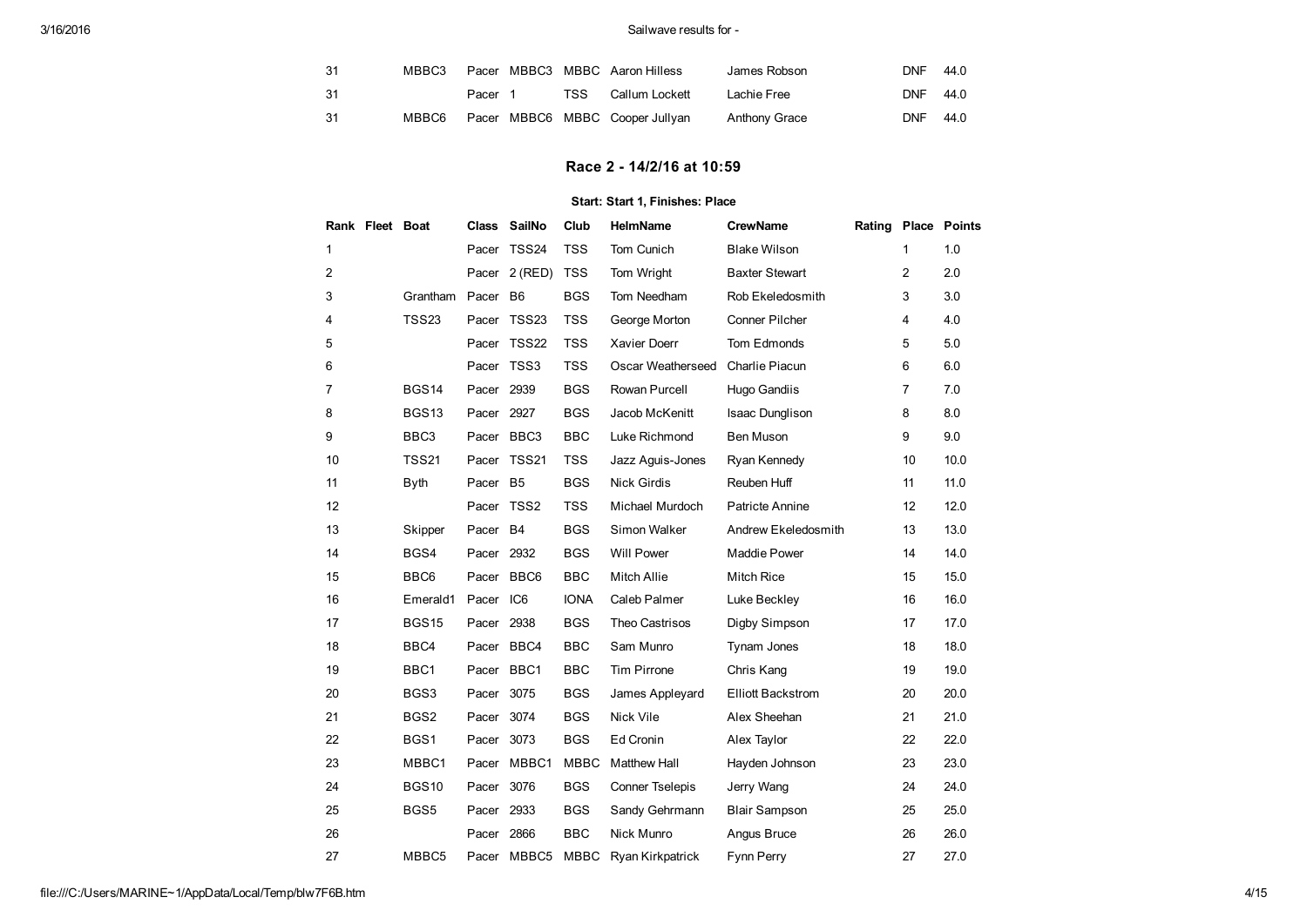| - 28 | 2894  | Pacer 2894 | BBC | Cooper Richmond Sam Tudor           |                  | DNF        | 44.0 |
|------|-------|------------|-----|-------------------------------------|------------------|------------|------|
| - 28 |       |            |     | MBBC8 Pacer MBBC8 MBBC Heath Gaydon | Mitchell Gillam  | <b>DNF</b> | 44.0 |
| - 28 | MBBC2 |            |     | Pacer MBBC2 MBBC Harris Lynch       | Wylie Carrington | DNF        | 44.0 |

# Race 3 14/2/16 at 11:48

<span id="page-4-1"></span><span id="page-4-0"></span>

|    | Rank Fleet Boat |                   | <b>Class</b> | <b>SailNo</b>   | Club        | <b>HelmName</b>        | <b>CrewName</b>          | Rating |                | Place Points |
|----|-----------------|-------------------|--------------|-----------------|-------------|------------------------|--------------------------|--------|----------------|--------------|
| 1  |                 |                   | Pacer        | TSS24           | <b>TSS</b>  | Tom Cunich             | <b>Blake Wilson</b>      |        | 1              | 1.0          |
| 2  |                 |                   | Pacer        | 2 (RED)         | <b>TSS</b>  | Tom Wright             | <b>Baxter Stewart</b>    |        | $\overline{2}$ | 2.0          |
| 3  |                 | Grantham          | Pacer B6     |                 | <b>BGS</b>  | Tom Needham            | Rob Ekeledosmith         |        | 3              | 3.0          |
| 4  |                 | <b>TSS23</b>      | Pacer        | TSS23           | <b>TSS</b>  | George Morton          | <b>Conner Pilcher</b>    |        | 4              | 4.0          |
| 5  |                 |                   | Pacer        | TSS22           | <b>TSS</b>  | Xavier Doerr           | Tom Edmonds              |        | 5              | 5.0          |
| 6  |                 |                   | Pacer        | TSS3            | <b>TSS</b>  | Oscar Weatherseed      | Charlie Piacun           |        | 6              | 6.0          |
| 7  |                 | BGS <sub>14</sub> | Pacer 2939   |                 | <b>BGS</b>  | Rowan Purcell          | Hugo Gandiis             |        | 7              | 7.0          |
| 8  |                 | <b>BGS15</b>      | Pacer 2938   |                 | <b>BGS</b>  | Theo Castrisos         | Digby Simpson            |        | 8              | 8.0          |
| 9  |                 | <b>TSS21</b>      | Pacer        | <b>TSS21</b>    | <b>TSS</b>  | Jazz Aguis-Jones       | Ryan Kennedy             |        | 9              | 9.0          |
| 10 |                 | BGS <sub>13</sub> | Pacer 2927   |                 | <b>BGS</b>  | Jacob McKenitt         | <b>Isaac Dunglison</b>   |        | 10             | 10.0         |
| 11 |                 | <b>B</b> yth      | Pacer        | B5              | <b>BGS</b>  | <b>Nick Girdis</b>     | Reuben Huff              |        | 11             | 11.0         |
| 12 |                 | BBC <sub>3</sub>  |              | Pacer BBC3      | <b>BBC</b>  | Luke Richmond          | Ben Muson                |        | 12             | 12.0         |
| 13 |                 |                   | Pacer        | TSS2            | <b>TSS</b>  | Michael Murdoch        | Patricte Annine          |        | 13             | 13.0         |
| 14 |                 | BBC4              | Pacer        | BBC4            | <b>BBC</b>  | Sam Munro              | Tynam Jones              |        | 14             | 14.0         |
| 15 |                 | BGS4              | Pacer 2932   |                 | <b>BGS</b>  | Will Power             | Maddie Power             |        | 15             | 15.0         |
| 16 |                 | Emerald1          | Pacer        | IC <sub>6</sub> | <b>IONA</b> | Caleb Palmer           | Luke Beckley             |        | 16             | 16.0         |
| 17 |                 | Skipper           | Pacer B4     |                 | <b>BGS</b>  | Simon Walker           | Andrew Ekeledosmith      |        | 17             | 17.0         |
| 18 |                 | BGS3              | Pacer        | 3075            | <b>BGS</b>  | James Appleyard        | <b>Elliott Backstrom</b> |        | 18             | 18.0         |
| 19 |                 | MBBC1             | Pacer        | MBBC1           | <b>MBBC</b> | Matthew Hall           | Hayden Johnson           |        | 19             | 19.0         |
| 20 |                 | <b>BGS10</b>      | Pacer        | 3076            | <b>BGS</b>  | <b>Conner Tselepis</b> | Jerry Wang               |        | 20             | 20.0         |
| 21 |                 | BGS1              | Pacer        | 3073            | <b>BGS</b>  | Ed Cronin              | Alex Taylor              |        | 21             | 21.0         |
| 22 |                 | BGS2              | Pacer        | 3074            | <b>BGS</b>  | Nick Vile              | Alex Sheehan             |        | 22             | 22.0         |
| 23 |                 | BBC1              | Pacer        | BBC1            | <b>BBC</b>  | Tim Pirrone            | Chris Kang               |        | 23             | 23.0         |
| 24 |                 |                   | Pacer 2866   |                 | <b>BBC</b>  | Nick Munro             | Angus Bruce              |        | 24             | 24.0         |
| 25 |                 | 2894              | Pacer 2894   |                 | <b>BBC</b>  | Cooper Richmond        | Sam Tudor                |        | <b>DNF</b>     | 44.0         |
| 25 |                 | BGS5              | Pacer        | 2933            | <b>BGS</b>  | Sandy Gehrmann         | <b>Blair Sampson</b>     |        | <b>DNF</b>     | 44.0         |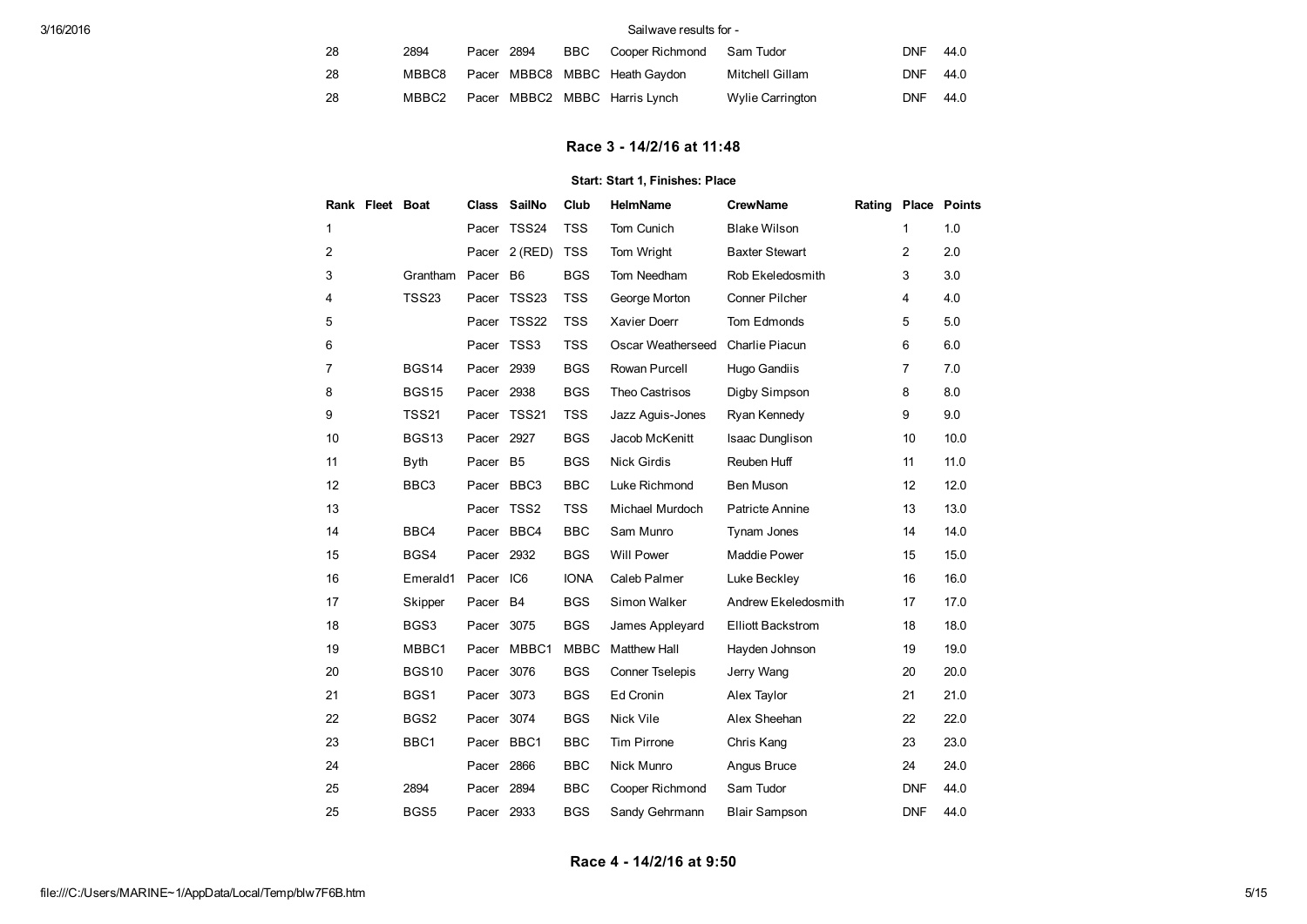<span id="page-5-0"></span>

|                | Rank Fleet Boat |                   | <b>Class</b> | <b>SailNo</b>     | Club        | <b>HelmName</b>        | <b>CrewName</b>          | Rating Place |            | <b>Points</b> |
|----------------|-----------------|-------------------|--------------|-------------------|-------------|------------------------|--------------------------|--------------|------------|---------------|
| 1              |                 |                   | Pacer        | TSS24             | <b>TSS</b>  | Tom Cunich             | <b>Blake Wilson</b>      |              | 1          | 1.0           |
| $\overline{2}$ |                 | Grantham          | Pacer        | B6                | <b>BGS</b>  | Tom Needham            | Rob Ekeledosmith         |              | 2          | 2.0           |
| 3              |                 | TSS <sub>23</sub> | Pacer        | TSS <sub>23</sub> | <b>TSS</b>  | George Morton          | Conner Pilcher           |              | 3          | 3.0           |
| 4              |                 |                   | Pacer        | TSS22             | <b>TSS</b>  | Xavier Doerr           | Tom Edmonds              |              | 4          | 4.0           |
| 5              |                 | <b>Byth</b>       | Pacer        | B <sub>5</sub>    | <b>BGS</b>  | <b>Nick Girdis</b>     | Reuben Huff              |              | 5          | 5.0           |
| 6              |                 | BGS4              | Pacer        | 2932              | <b>BGS</b>  | <b>Will Power</b>      | Maddie Power             |              | 6          | 6.0           |
| 7              |                 |                   | Pacer        | IC <sub>3</sub>   | <b>IONA</b> | Hayden Barney          | Hayden Billings          |              | 7          | 7.0           |
| 8              |                 | BGS <sub>14</sub> | Pacer        | 2939              | <b>BGS</b>  | Rowan Purcell          | Hugo Gandiis             |              | 8          | 8.0           |
| 9              |                 | <b>BGS13</b>      | Pacer        | 2927              | <b>BGS</b>  | Jacob McKenitt         | <b>Isaac Dunglison</b>   |              | 9          | 9.0           |
| 10             |                 | 2894              | Pacer        | 2894              | <b>BBC</b>  | Cooper Richmond        | Sam Tudor                |              | 10         | 10.0          |
| 11             |                 |                   | Pacer        | TSS3              | <b>TSS</b>  | Oscar Weatherseed      | Charlie Piacun           |              | 11         | 11.0          |
| 12             |                 | Skipper           | Pacer        | B4                | <b>BGS</b>  | Simon Walker           | Andrew Ekeledosmith      |              | 12         | 12.0          |
| 13             |                 | <b>TSS21</b>      | Pacer        | <b>TSS21</b>      | <b>TSS</b>  | Jazz Aguis-Jones       | Ryan Kennedy             |              | 13         | 13.0          |
| 14             |                 | BBC3              | Pacer        | BBC3              | <b>BBC</b>  | Luke Richmond          | Ben Muson                |              | 14         | 14.0          |
| 15             |                 |                   | Pacer        | TSS2              | <b>TSS</b>  | Michael Murdoch        | Patricte Annine          |              | 15         | 15.0          |
| 16             |                 | BBC4              | Pacer        | BBC4              | <b>BBC</b>  | Sam Munro              | Tynam Jones              |              | 16         | 16.0          |
| 17             |                 |                   | Pacer        | 3 (RED)           | <b>TSS</b>  | Conner Pilcher         | Lachie Free              |              | 17         | 17.0          |
| 18             |                 | BBC6              | Pacer        | BBC6              | <b>BBC</b>  | Mitch Allie            | <b>Mitch Rice</b>        |              | 18         | 18.0          |
| 19             |                 | MBBC5             | Pacer        | MBBC5             | MBBC        | Ryan Kirkpatrick       | <b>Fynn Perry</b>        |              | 19         | 19.0          |
| 20             |                 | BGS2              | Pacer        | 3074              | <b>BGS</b>  | Nick Vile              | Alex Sheehan             |              | 20         | 20.0          |
| 21             |                 | Emerald1          | Pacer        | IC <sub>6</sub>   | <b>IONA</b> | Caleb Palmer           | Luke Beckley             |              | 21         | 21.0          |
| 22             |                 | <b>BGS10</b>      | Pacer        | 3076              | <b>BGS</b>  | <b>Conner Tselepis</b> | Jerry Wang               |              | 22         | 22.0          |
| 23             |                 | BGS3              | Pacer        | 3075              | <b>BGS</b>  | James Appleyard        | <b>Elliott Backstrom</b> |              | 23         | 23.0          |
| 24             |                 | MBBC1             | Pacer        | MBBC1             | <b>MBBC</b> | <b>Matthew Hall</b>    | Hayden Johnson           |              | 24         | 24.0          |
| 25             |                 | BGS1              | Pacer        | 3073              | <b>BGS</b>  | Ed Cronin              | Alex Taylor              |              | 25         | 25.0          |
| 26             |                 |                   | Pacer        | 2 (RED)           | <b>TSS</b>  | Tom Wright             | <b>Baxter Stewart</b>    |              | DNF        | 44.0          |
| 26             |                 | <b>BGS15</b>      | Pacer        | 2938              | <b>BGS</b>  | Theo Castrisos         | Digby Simpson            |              | <b>DNF</b> | 44.0          |
| 26             |                 |                   | Pacer        | 2866              | <b>BBC</b>  | Nick Munro             | Angus Bruce              |              | <b>DNF</b> | 44.0          |
| 26             |                 |                   | Pacer        | 1                 | <b>TSS</b>  | Callum Lockett         | Lachie Free              |              | <b>DNF</b> | 44.0          |
| 26             |                 |                   | Pacer        | IC <sub>2</sub>   | <b>IONA</b> | Kaleb Weeb             | Luke Milburns            |              | <b>DNF</b> | 44.0          |
| 26             |                 | Vag5              | Vagabond     | IC <sub>6</sub>   | <b>IONA</b> | Oliver Clifton         | Luke Milburn             |              | <b>DNS</b> | 44.0          |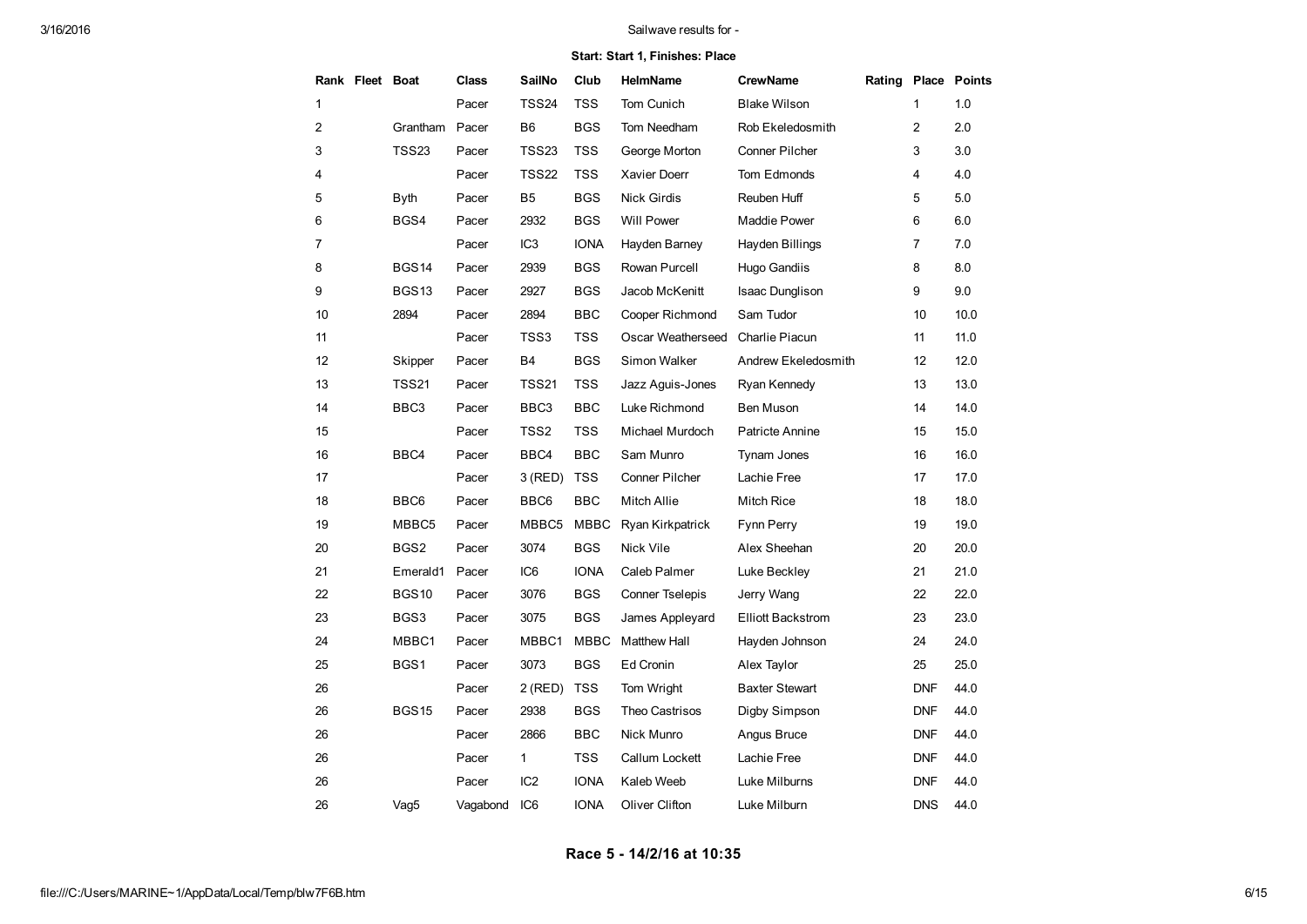### Start: Start 1, Finishes: Place

|    | Rank Fleet Boat |                   | <b>Class</b> | SailNo         | Club        | HelmName               | <b>CrewName</b>          | Rating |                | <b>Place Points</b> |
|----|-----------------|-------------------|--------------|----------------|-------------|------------------------|--------------------------|--------|----------------|---------------------|
| 1  |                 |                   |              | Pacer TSS24    | <b>TSS</b>  | Tom Cunich             | <b>Blake Wilson</b>      |        | 1              | 1.0                 |
| 2  |                 | Grantham          | Pacer        | - B6           | <b>BGS</b>  | Tom Needham            | Rob Ekeledosmith         |        | 2              | 2.0                 |
| 3  |                 |                   |              | Pacer 2 (RED)  | <b>TSS</b>  | Tom Wright             | <b>Baxter Stewart</b>    |        | 3              | 3.0                 |
| 4  |                 | 2894              | Pacer 2894   |                | <b>BBC</b>  | Cooper Richmond        | Sam Tudor                |        | 4              | 4.0                 |
| 5  |                 | BGS <sub>14</sub> | Pacer 2939   |                | <b>BGS</b>  | Rowan Purcell          | Hugo Gandiis             |        | 5              | 5.0                 |
| 6  |                 | TSS <sub>23</sub> |              | Pacer TSS23    | TSS         | George Morton          | Conner Pilcher           |        | 6              | 6.0                 |
| 7  |                 | BBC3              |              | Pacer BBC3     | BBC         | Luke Richmond          | Ben Muson                |        | $\overline{7}$ | 7.0                 |
| 8  |                 |                   | Pacer IC3    |                | <b>IONA</b> | Hayden Barney          | Hayden Billings          |        | 8              | 8.0                 |
| 9  |                 | BGS4              | Pacer 2932   |                | <b>BGS</b>  | <b>Will Power</b>      | Maddie Power             |        | 9              | 9.0                 |
| 10 |                 | Byth              | Pacer B5     |                | <b>BGS</b>  | <b>Nick Girdis</b>     | Reuben Huff              |        | 10             | 10.0                |
| 11 |                 |                   |              | Pacer 3 (RED)  | <b>TSS</b>  | Conner Pilcher         | Lachie Free              |        | 11             | 11.0                |
| 12 |                 | Skipper           | Pacer B4     |                | <b>BGS</b>  | Simon Walker           | Andrew Ekeledosmith      |        | 12             | 12.0                |
| 13 |                 | <b>TSS21</b>      | Pacer        | TSS21          | <b>TSS</b>  | Jazz Aguis-Jones       | Ryan Kennedy             |        | 13             | 13.0                |
| 14 |                 |                   |              | Pacer TSS22    | <b>TSS</b>  | Xavier Doerr           | Tom Edmonds              |        | 14             | 14.0                |
| 15 |                 | <b>BGS13</b>      | Pacer 2927   |                | <b>BGS</b>  | Jacob McKenitt         | <b>Isaac Dunglison</b>   |        | 15             | 15.0                |
| 16 |                 |                   |              | Pacer TSS2     | <b>TSS</b>  | Michael Murdoch        | Patricte Annine          |        | 16             | 16.0                |
| 17 |                 | BBC6              |              | Pacer BBC6     | BBC         | Mitch Allie            | <b>Mitch Rice</b>        |        | 17             | 17.0                |
| 18 |                 | Emerald1          | Pacer        | IC6            | <b>IONA</b> | Caleb Palmer           | Luke Beckley             |        | 18             | 18.0                |
| 19 |                 | MBBC5             |              | Pacer MBBC5    | <b>MBBC</b> | Ryan Kirkpatrick       | <b>Fynn Perry</b>        |        | 19             | 19.0                |
| 20 |                 | <b>BGS15</b>      | Pacer 2938   |                | <b>BGS</b>  | Theo Castrisos         | Digby Simpson            |        | 20             | 20.0                |
| 21 |                 | BGS3              | Pacer        | 3075           | <b>BGS</b>  | James Appleyard        | <b>Elliott Backstrom</b> |        | 21             | 21.0                |
| 22 |                 | BBC1              |              | Pacer BBC1     | <b>BBC</b>  | Tim Pirrone            | Chris Kang               |        | 22             | 22.0                |
| 23 |                 |                   | Pacer        | $\overline{1}$ | TSS.        | Callum Lockett         | Lachie Free              |        | 23             | 23.0                |
| 24 |                 |                   | Pacer 2866   |                | BBC         | Nick Munro             | Angus Bruce              |        | 24             | 24.0                |
| 25 |                 | BGS2              | Pacer        | 3074           | <b>BGS</b>  | Nick Vile              | Alex Sheehan             |        | 25             | 25.0                |
| 26 |                 | <b>BGS10</b>      | Pacer        | 3076           | <b>BGS</b>  | <b>Conner Tselepis</b> | Jerry Wang               |        | 26             | 26.0                |
| 27 |                 |                   | Pacer        | TSS3           | <b>TSS</b>  | Oscar Weatherseed      | Charlie Piacun           |        | <b>DNS</b>     | 44.0                |
| 27 |                 | BBC4              |              | Pacer BBC4     | <b>BBC</b>  | Sam Munro              | Tynam Jones              |        | <b>DNS</b>     | 44.0                |

# R6 14/2/16 at 11:48

<span id="page-6-0"></span>

| Rank Fleet Boat | Class SailNo Club | HelmName   | <b>CrewName</b> | Rating Place Points |  |
|-----------------|-------------------|------------|-----------------|---------------------|--|
|                 | Pacer TSS24 TSS   | Tom Cunich | Blake Wilson    | 1.0                 |  |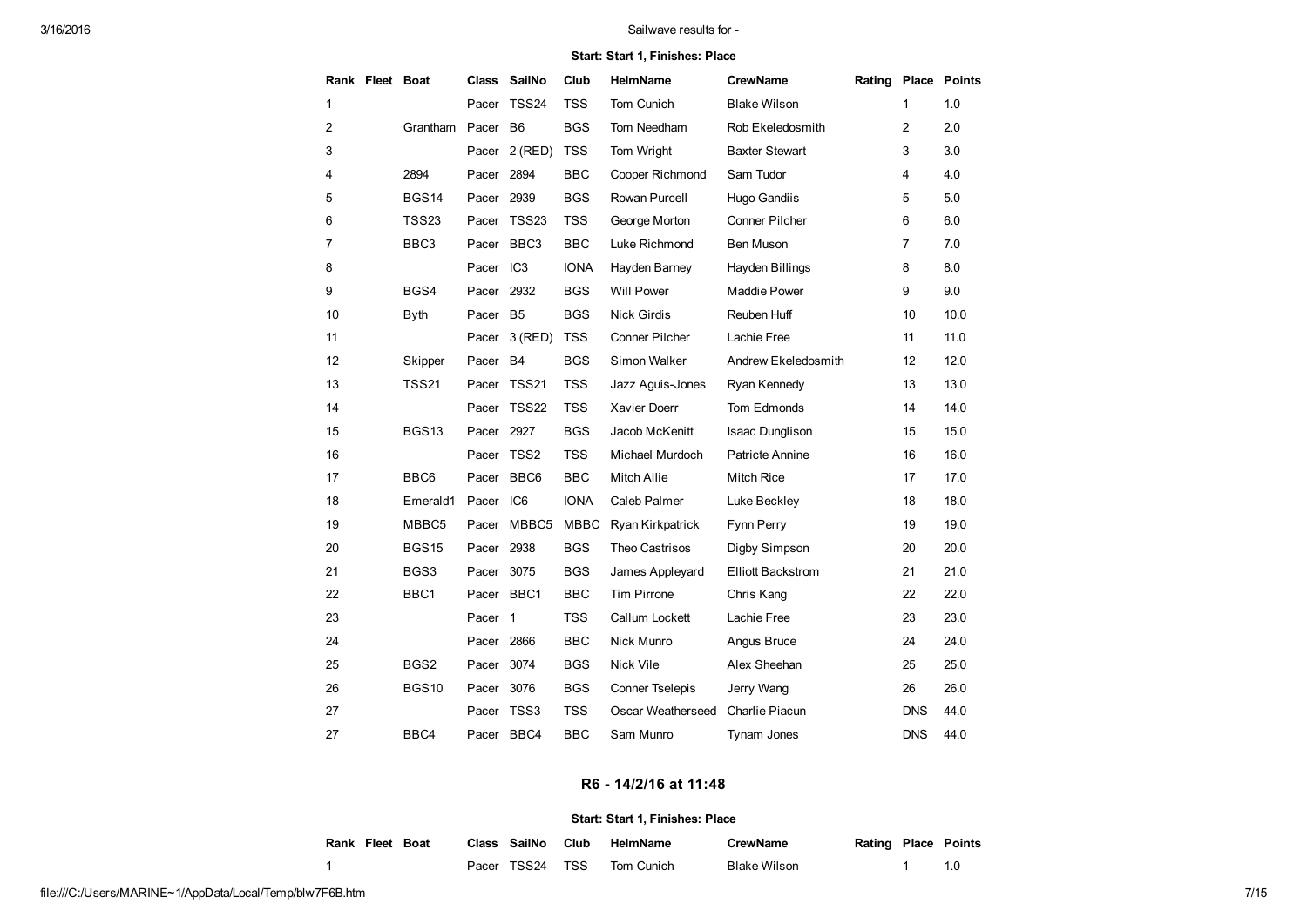| 2  |                   | Pacer      | $2$ (RED)      | <b>TSS</b>  | Tom Wright             | <b>Baxter Stewart</b>    | $\overline{2}$ | 2.0  |
|----|-------------------|------------|----------------|-------------|------------------------|--------------------------|----------------|------|
| 3  | <b>TSS23</b>      | Pacer      | TSS23          | <b>TSS</b>  | George Morton          | <b>Conner Pilcher</b>    | 3              | 3.0  |
| 4  | 2894              | Pacer      | 2894           | <b>BBC</b>  | Cooper Richmond        | Sam Tudor                | 4              | 4.0  |
| 5  | Grantham          | Pacer B6   |                | <b>BGS</b>  | Tom Needham            | Rob Ekeledosmith         | 5              | 5.0  |
| 6  | BGS <sub>14</sub> | Pacer      | 2939           | <b>BGS</b>  | Rowan Purcell          | Hugo Gandiis             | 6              | 6.0  |
| 7  |                   | Pacer TSS3 |                | <b>TSS</b>  | Oscar Weatherseed      | Charlie Piacun           | $\overline{7}$ | 7.0  |
| 8  | <b>Byth</b>       | Pacer      | B <sub>5</sub> | <b>BGS</b>  | <b>Nick Girdis</b>     | Reuben Huff              | 8              | 8.0  |
| 9  | BBC3              |            | Pacer BBC3     | <b>BBC</b>  | Luke Richmond          | Ben Muson                | 9              | 9.0  |
| 10 |                   | Pacer      | TSS22          | <b>TSS</b>  | Xavier Doerr           | Tom Edmonds              | 10             | 10.0 |
| 11 | <b>TSS21</b>      | Pacer      | TSS21          | <b>TSS</b>  | Jazz Aguis-Jones       | Ryan Kennedy             | 11             | 11.0 |
| 12 | Skipper           | Pacer B4   |                | <b>BGS</b>  | Simon Walker           | Andrew Ekeledosmith      | 12             | 12.0 |
| 13 |                   | Pacer      | $3$ (RED)      | <b>TSS</b>  | Conner Pilcher         | Lachie Free              | 13             | 13.0 |
| 14 | BGS4              | Pacer 2932 |                | <b>BGS</b>  | <b>Will Power</b>      | Maddie Power             | 14             | 14.0 |
| 15 | MBBC5             | Pacer      | MBBC5          | MBBC        | Ryan Kirkpatrick       | <b>Fynn Perry</b>        | 15             | 15.0 |
| 16 | <b>BGS13</b>      | Pacer      | 2927           | <b>BGS</b>  | Jacob McKenitt         | <b>Isaac Dunglison</b>   | 16             | 16.0 |
| 17 | Emerald1          | Pacer      | IC6            | <b>IONA</b> | Caleb Palmer           | Luke Beckley             | 17             | 17.0 |
| 18 | MBBC6             | Pacer      | MBBC6          | <b>MBBC</b> | Cooper Jullyan         | <b>Anthony Grace</b>     | 18             | 18.0 |
| 19 | BGS3              | Pacer      | 3075           | <b>BGS</b>  | James Appleyard        | <b>Elliott Backstrom</b> | 19             | 19.0 |
| 20 |                   | Pacer TSS2 |                | <b>TSS</b>  | Michael Murdoch        | Patricte Annine          | 20             | 20.0 |
| 21 |                   | Pacer      | $\overline{1}$ | <b>TSS</b>  | Callum Lockett         | Lachie Free              | 21             | 21.0 |
| 22 | BBC1              | Pacer BBC1 |                | <b>BBC</b>  | Tim Pirrone            | Chris Kang               | 22             | 22.0 |
| 23 | BGS <sub>10</sub> | Pacer      | 3076           | <b>BGS</b>  | <b>Conner Tselepis</b> | Jerry Wang               | 23             | 23.0 |
| 24 | BGS2              | Pacer      | 3074           | <b>BGS</b>  | Nick Vile              | Alex Sheehan             | 24             | 24.0 |
| 25 |                   | Pacer      | 2866           | <b>BBC</b>  | Nick Munro             | Angus Bruce              | 25             | 25.0 |
| 26 | <b>BGS15</b>      | Pacer      | 2938           | <b>BGS</b>  | Theo Castrisos         | Digby Simpson            | 26             | 26.0 |
| 27 | BBC4              | Pacer      | BBC4           | <b>BBC</b>  | Sam Munro              | Tynam Jones              | <b>DNS</b>     | 44.0 |

# R7 14/2/16 at 11:48

<span id="page-7-0"></span>

| Rank | Fleet Boat        |       | Class SailNo | Club       | HelmName        | <b>CrewName</b>       | Rating Place Points |   |     |
|------|-------------------|-------|--------------|------------|-----------------|-----------------------|---------------------|---|-----|
|      | Grantham          | Pacer | B6           | <b>BGS</b> | Tom Needham     | Rob Ekeledosmith      |                     |   | 1.0 |
| 2    |                   | Pacer | TSS24        | <b>TSS</b> | Tom Cunich      | <b>Blake Wilson</b>   |                     |   | 2.0 |
| 3    | TSS <sub>23</sub> | Pacer | TSS23        | <b>TSS</b> | George Morton   | <b>Conner Pilcher</b> |                     | 3 | 3.0 |
| 4    | 2894              | Pacer | 2894         | BBC.       | Cooper Richmond | Sam Tudor             |                     | 4 | 4.0 |
| 5    | BGS4              | Pacer | 2932         | <b>BGS</b> | Will Power      | Maddie Power          |                     | 5 | 5.0 |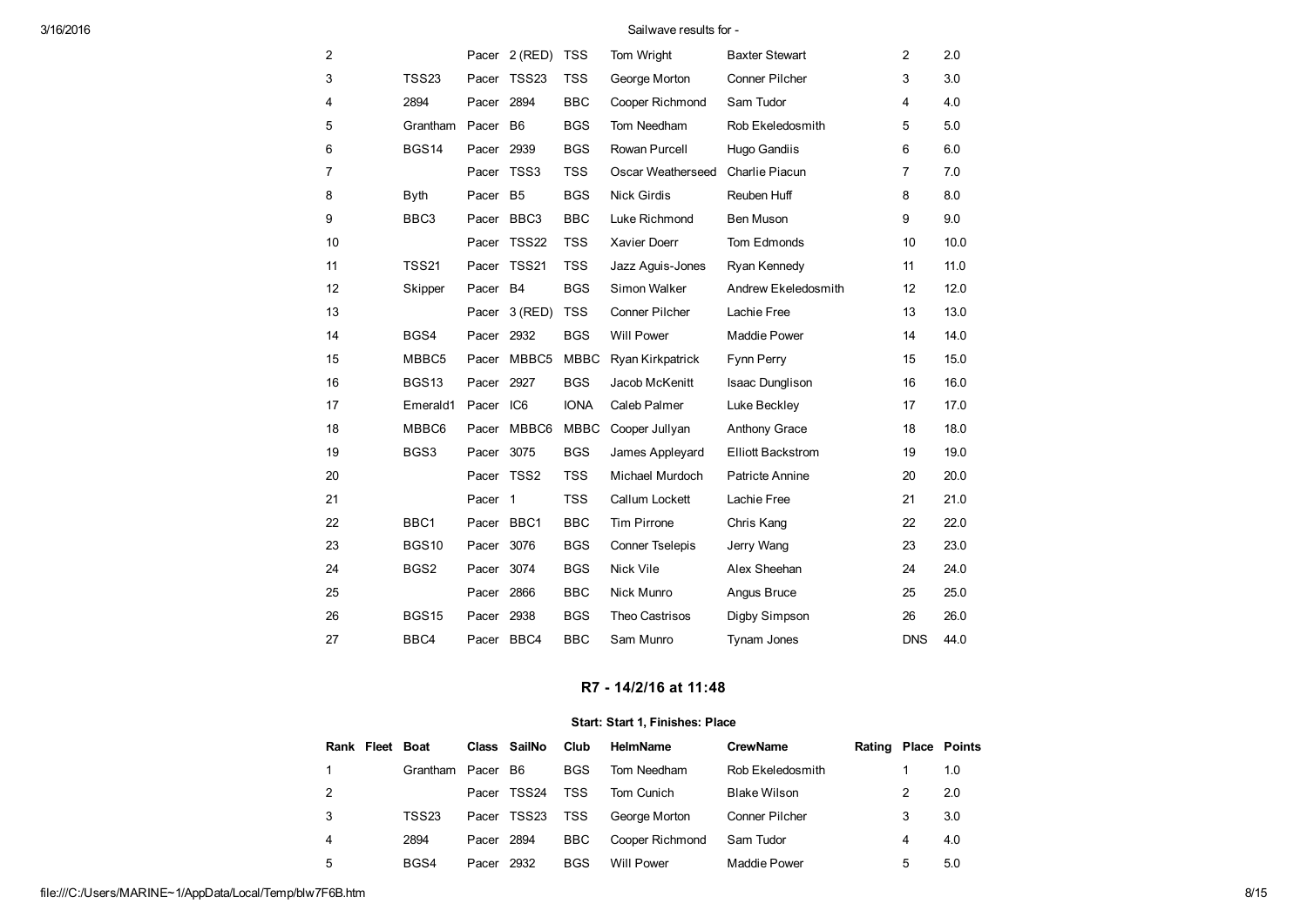| 6  |                   | Pacer      | TSS22          | <b>TSS</b>  | <b>Xavier Doerr</b>    | Tom Edmonds              | 6          | 6.0  |
|----|-------------------|------------|----------------|-------------|------------------------|--------------------------|------------|------|
| 7  | BGS <sub>13</sub> | Pacer      | 2927           | <b>BGS</b>  | Jacob McKenitt         | <b>Isaac Dunglison</b>   | 7          | 7.0  |
| 8  |                   | Pacer      | TSS3           | <b>TSS</b>  | Oscar Weatherseed      | Charlie Piacun           | 8          | 8.0  |
| 9  | BGS14             | Pacer 2939 |                | <b>BGS</b>  | Rowan Purcell          | Hugo Gandiis             | 9          | 9.0  |
| 10 | BBC3              |            | Pacer BBC3     | <b>BBC</b>  | Luke Richmond          | <b>Ben Muson</b>         | 10         | 10.0 |
| 11 |                   | Pacer      | $2$ (RED)      | <b>TSS</b>  | Tom Wright             | <b>Baxter Stewart</b>    | 11         | 11.0 |
| 12 | Skipper           | Pacer      | <b>B4</b>      | <b>BGS</b>  | Simon Walker           | Andrew Ekeledosmith      | 12         | 12.0 |
| 13 | Byth              | Pacer B5   |                | <b>BGS</b>  | <b>Nick Girdis</b>     | Reuben Huff              | 13         | 13.0 |
| 14 | <b>TSS21</b>      | Pacer      | TSS21          | <b>TSS</b>  | Jazz Aguis-Jones       | Ryan Kennedy             | 14         | 14.0 |
| 15 |                   |            | Pacer 3 (RED)  | <b>TSS</b>  | <b>Conner Pilcher</b>  | Lachie Free              | 15         | 15.0 |
| 16 | <b>BGS15</b>      | Pacer      | 2938           | <b>BGS</b>  | Theo Castrisos         | Digby Simpson            | 16         | 16.0 |
| 17 | BBC4              | Pacer      | BBC4           | <b>BBC</b>  | Sam Munro              | Tynam Jones              | 17         | 17.0 |
| 18 |                   | Pacer      | TSS2           | <b>TSS</b>  | Michael Murdoch        | Patricte Annine          | 18         | 18.0 |
| 19 | BGS3              | Pacer 3075 |                | <b>BGS</b>  | James Appleyard        | <b>Elliott Backstrom</b> | 19         | 19.0 |
| 20 | BBC <sub>6</sub>  |            | Pacer BBC6     | <b>BBC</b>  | Mitch Allie            | Mitch Rice               | 20         | 20.0 |
| 21 |                   | Pacer      | 2866           | <b>BBC</b>  | Nick Munro             | Angus Bruce              | 21         | 21.0 |
| 22 |                   | Pacer      | $\overline{1}$ | <b>TSS</b>  | Callum Lockett         | Lachie Free              | 22         | 22.0 |
| 23 | MBBC5             | Pacer      | MBBC5          | <b>MBBC</b> | Ryan Kirkpatrick       | Fynn Perry               | 23         | 23.0 |
| 24 | <b>BGS10</b>      | Pacer      | 3076           | <b>BGS</b>  | <b>Conner Tselepis</b> | Jerry Wang               | 24         | 24.0 |
| 25 | Emerald1          | Pacer      | IC6            | <b>IONA</b> | Caleb Palmer           | Luke Beckley             | <b>DNS</b> | 44.0 |
| 25 | BBC1              |            | Pacer BBC1     | <b>BBC</b>  | <b>Tim Pirrone</b>     | Chris Kang               | <b>DNS</b> | 44.0 |

# R8 14/2/16 at 11:48

<span id="page-8-0"></span>

|    | Rank Fleet Boat |              | <b>Class</b> | SailNo            | Club       | HelmName          | <b>CrewName</b>       | Rating |    | <b>Place Points</b> |
|----|-----------------|--------------|--------------|-------------------|------------|-------------------|-----------------------|--------|----|---------------------|
|    |                 |              | Pacer        | 2 (RED)           | <b>TSS</b> | Tom Wright        | <b>Baxter Stewart</b> |        | 1  | 1.0                 |
| 2  |                 |              | Pacer        | TSS24             | <b>TSS</b> | Tom Cunich        | <b>Blake Wilson</b>   |        | 2  | 2.0                 |
| 3  |                 | Grantham     | Pacer        | B <sub>6</sub>    | <b>BGS</b> | Tom Needham       | Rob Ekeledosmith      |        | 3  | 3.0                 |
| 4  |                 |              | Pacer        | TSS <sub>22</sub> | <b>TSS</b> | Xavier Doerr      | Tom Edmonds           |        | 4  | 4.0                 |
| 5  |                 |              | Pacer        | TSS3              | <b>TSS</b> | Oscar Weatherseed | Charlie Piacun        |        | 5  | 5.0                 |
| 6  |                 | <b>Byth</b>  | Pacer        | B <sub>5</sub>    | <b>BGS</b> | Nick Girdis       | <b>Reuben Huff</b>    |        | 6  | 6.0                 |
| 7  |                 | <b>TSS23</b> | Pacer        | TSS <sub>23</sub> | <b>TSS</b> | George Morton     | Conner Pilcher        |        | 7  | 7.0                 |
| 8  |                 | 2894         | Pacer        | 2894              | <b>BBC</b> | Cooper Richmond   | Sam Tudor             |        | 8  | 8.0                 |
| 9  |                 |              | Pacer        | $3$ (RED)         | <b>TSS</b> | Conner Pilcher    | Lachie Free           |        | 9  | 9.0                 |
| 10 |                 | BGS4         | Pacer        | 2932              | <b>BGS</b> | <b>Will Power</b> | <b>Maddie Power</b>   |        | 10 | 10.0                |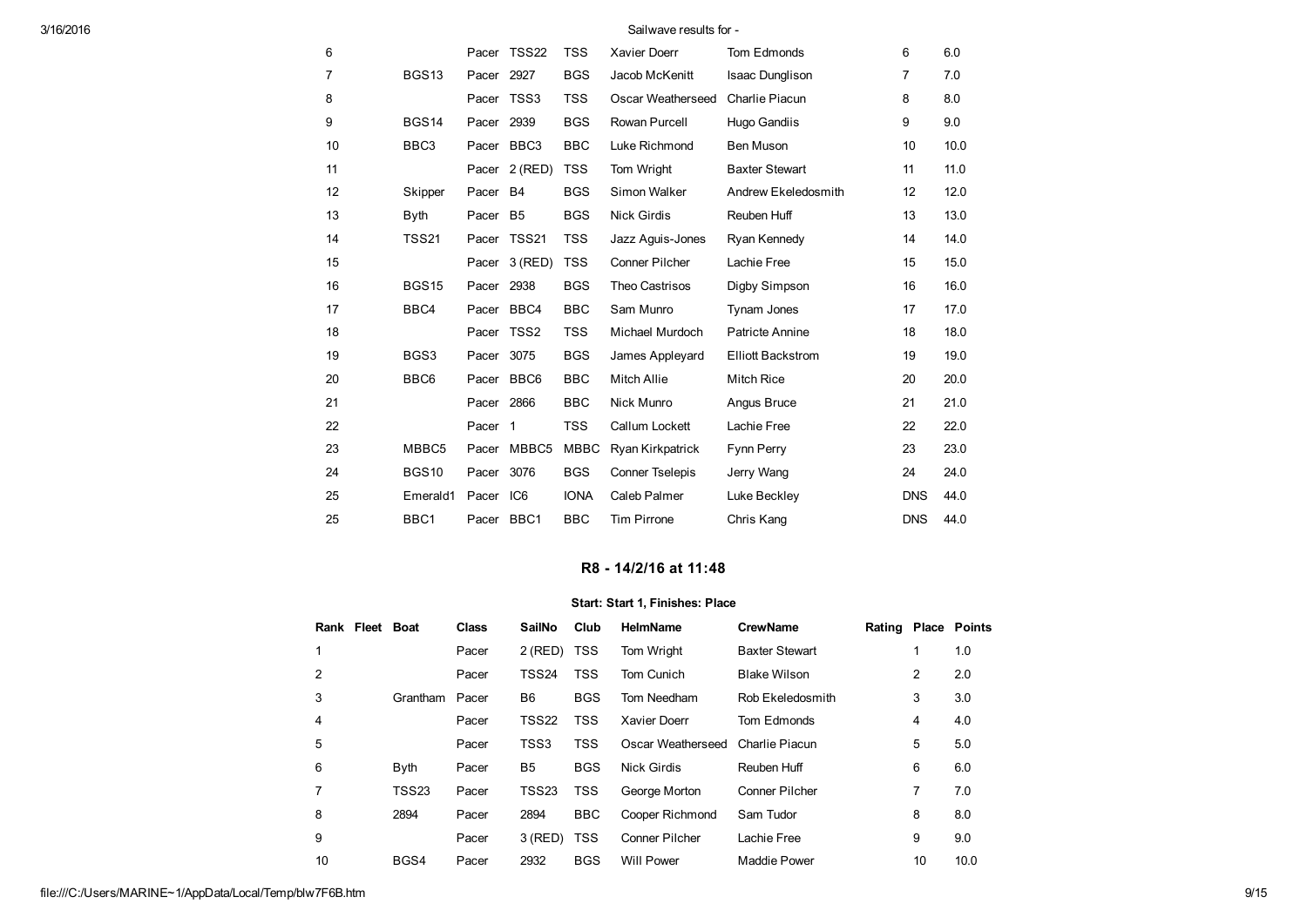| 11 | <b>BGS13</b> | Pacer    | 2927             | <b>BGS</b>  | Jacob McKenitt         | <b>Isaac Dunglison</b>   | 11 | 11.0 |
|----|--------------|----------|------------------|-------------|------------------------|--------------------------|----|------|
| 12 | Emerald1     | Pacer    | IC <sub>6</sub>  | <b>IONA</b> | Caleb Palmer           | Luke Beckley             | 12 | 12.0 |
| 13 | Skipper      | Pacer    | <b>B4</b>        | <b>BGS</b>  | Simon Walker           | Andrew Ekeledosmith      | 13 | 13.0 |
| 14 | BBC6         | Pacer    | BBC6             | <b>BBC</b>  | Mitch Allie            | <b>Mitch Rice</b>        | 15 | 14.0 |
| 15 |              | Pacer    | TSS <sub>2</sub> | <b>TSS</b>  | Michael Murdoch        | Patricte Annine          | 16 | 15.0 |
| 16 | BBC4         | Pacer    | BBC4             | <b>BBC</b>  | Sam Munro              | Tynam Jones              | 17 | 16.0 |
| 17 | <b>TSS21</b> | Pacer    | <b>TSS21</b>     | <b>TSS</b>  | Jazz Aguis-Jones       | Ryan Kennedy             | 18 | 17.0 |
| 18 | BGS1         | Pacer    | 3073             | <b>BGS</b>  | Ed Cronin              | Alex Taylor              | 19 | 18.0 |
| 19 | MBBC1        | Pacer    | MBBC1            | <b>MBBC</b> | <b>Matthew Hall</b>    | Hayden Johnson           | 20 | 19.0 |
| 20 | MBBC5        | Pacer    | MBBC5            | MBBC        | Ryan Kirkpatrick       | Fynn Perry               | 22 | 20.0 |
| 21 | <b>BGS15</b> | Pacer    | 2938             | <b>BGS</b>  | Theo Castrisos         | Digby Simpson            | 23 | 21.0 |
| 22 | <b>BGS10</b> | Pacer    | 3076             | <b>BGS</b>  | <b>Conner Tselepis</b> | Jerry Wang               | 24 | 22.0 |
| 23 | BBC3         | Pacer    | BBC3             | <b>BBC</b>  | Luke Richmond          | Ben Muson                | 25 | 23.0 |
| 24 | BGS3         | Pacer    | 3075             | <b>BGS</b>  | James Appleyard        | <b>Elliott Backstrom</b> | 26 | 24.0 |
| 25 | Vag1         | Vagabond | IC <sub>1</sub>  | <b>IONA</b> | Sam                    | Hayden Billings          | 27 | 25.0 |
| 26 | BBC1         | Pacer    | BBC1             | <b>BBC</b>  | Tim Pirrone            | Chris Kang               | 28 | 26.0 |
| 27 | BGS2         | Pacer    | 3074             | <b>BGS</b>  | Nick Vile              | Alex Sheehan             | 29 | 27.0 |
| 28 | MBBC2        | Pacer    | MBBC2            | <b>MBBC</b> | Harris Lynch           | <b>Wylie Carrington</b>  | 30 | 28.0 |
| 29 | MBBC8        | Pacer    | MBBC8            | <b>MBBC</b> | Heath Gaydon           | Mitchell Gillam          | 31 | 29.0 |
| 30 |              | Pacer    | IC <sub>2</sub>  | <b>IONA</b> | Kaleb Weeb             | Luke Milburns            | 32 | 30.0 |
| 31 | Vag4         | Vagabond | IC <sub>4</sub>  | <b>IONA</b> | Rory Anderson          | Harry Guley              | 34 | 31.0 |
| 32 |              | Pacer    | 2866             | <b>BBC</b>  | Nick Munro             | Angus Bruce              | 35 | 32.0 |
| 33 | MBBC6        | Pacer    | MBBC6            | <b>MBBC</b> | Cooper Jullyan         | <b>Anthony Grace</b>     | 36 | 33.0 |

### R9 14/2/16 at 11:48

<span id="page-9-0"></span>

| Rank           | Fleet | <b>Boat</b> | <b>Class</b> | SailNo       | Club       | HelmName          | <b>CrewName</b>       | Rating Place Points |   |     |
|----------------|-------|-------------|--------------|--------------|------------|-------------------|-----------------------|---------------------|---|-----|
| 1              |       |             | Pacer        | 2 (RED)      | <b>TSS</b> | Tom Wright        | <b>Baxter Stewart</b> |                     |   | 1.0 |
| $\overline{2}$ |       |             | Pacer        | <b>TSS24</b> | <b>TSS</b> | Tom Cunich        | <b>Blake Wilson</b>   |                     | 2 | 2.0 |
| 3              |       |             | Pacer        | TSS3         | TSS        | Oscar Weatherseed | Charlie Piacun        |                     | 3 | 3.0 |
| $\overline{4}$ |       | Grantham    | Pacer        | B6           | <b>BGS</b> | Tom Needham       | Rob Ekeledosmith      |                     | 4 | 4.0 |
| 5              |       | TSS21       | Pacer        | <b>TSS21</b> | TSS        | Jazz Aguis-Jones  | Ryan Kennedy          |                     | 5 | 5.0 |
| 6              |       | BGS4        | Pacer        | 2932         | <b>BGS</b> | Will Power        | Maddie Power          |                     | 6 | 6.0 |
| 7              |       | 2894        | Pacer        | 2894         | <b>BBC</b> | Cooper Richmond   | Sam Tudor             |                     |   | 7.0 |
| 8              |       | Skipper     | Pacer        | B4           | <b>BGS</b> | Simon Walker      | Andrew Ekeledosmith   |                     | 8 | 8.0 |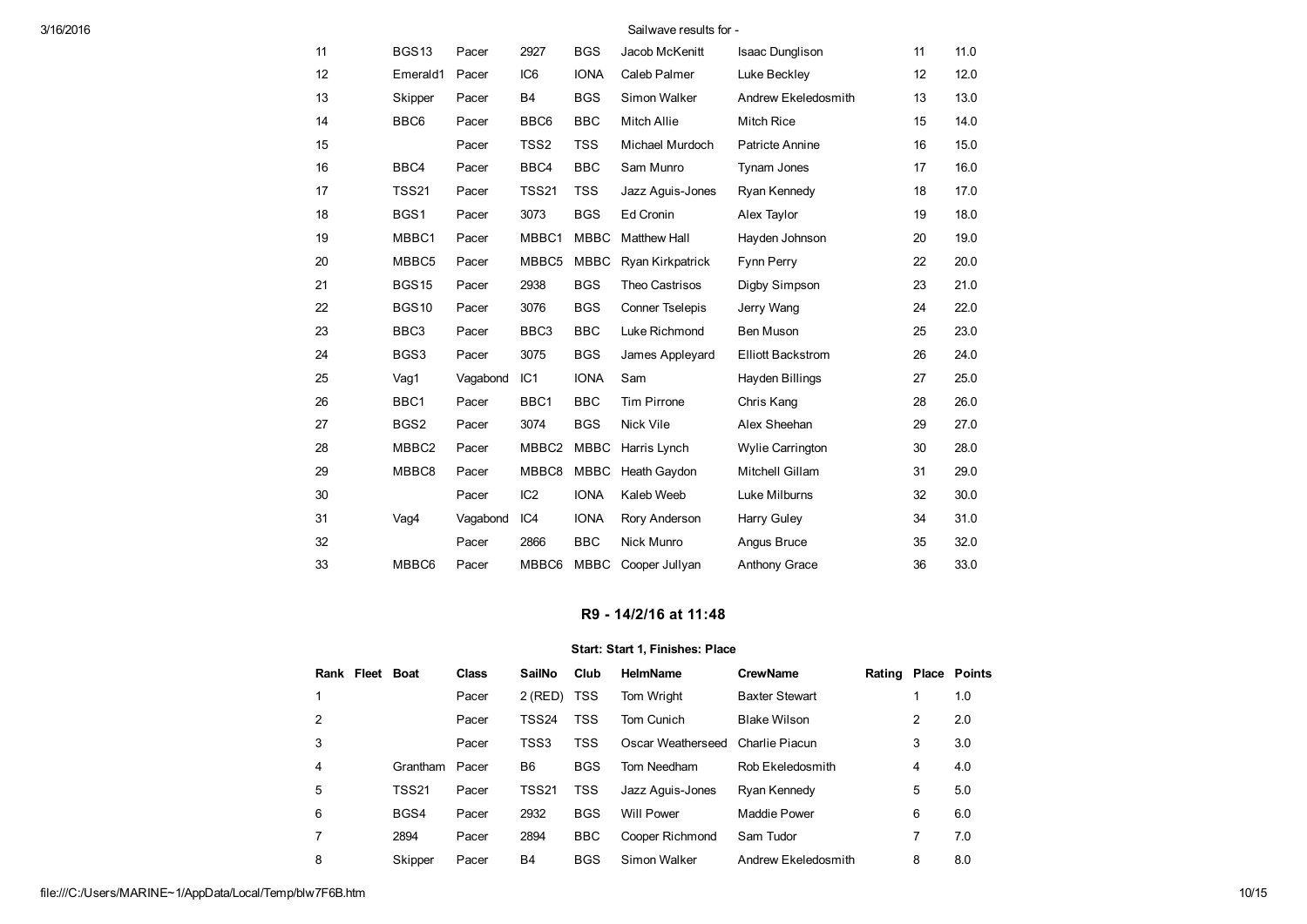| 9  | <b>BGS13</b>     | Pacer    | 2927              | <b>BGS</b>  | Jacob McKenitt         | <b>Isaac Dunglison</b>   | 9  | 9.0  |
|----|------------------|----------|-------------------|-------------|------------------------|--------------------------|----|------|
| 10 | <b>TSS23</b>     | Pacer    | <b>TSS23</b>      | <b>TSS</b>  | George Morton          | <b>Conner Pilcher</b>    | 10 | 10.0 |
| 11 | Byth             | Pacer    | B <sub>5</sub>    | <b>BGS</b>  | <b>Nick Girdis</b>     | Reuben Huff              | 11 | 11.0 |
| 12 |                  | Pacer    | TSS <sub>22</sub> | <b>TSS</b>  | <b>Xavier Doerr</b>    | Tom Edmonds              | 13 | 12.0 |
| 13 | BBC4             | Pacer    | BBC4              | <b>BBC</b>  | Sam Munro              | <b>Tynam Jones</b>       | 14 | 13.0 |
| 14 |                  | Pacer    | 3 (RED)           | <b>TSS</b>  | <b>Conner Pilcher</b>  | Lachie Free              | 15 | 14.0 |
| 15 | BBC6             | Pacer    | BBC6              | <b>BBC</b>  | <b>Mitch Allie</b>     | <b>Mitch Rice</b>        | 16 | 15.0 |
| 16 | BGS1             | Pacer    | 3073              | <b>BGS</b>  | Ed Cronin              | Alex Taylor              | 17 | 16.0 |
| 17 |                  | Pacer    | TSS <sub>2</sub>  | <b>TSS</b>  | Michael Murdoch        | Patricte Annine          | 18 | 17.0 |
| 18 | Emerald1         | Pacer    | IC <sub>6</sub>   | <b>IONA</b> | Caleb Palmer           | Luke Beckley             | 19 | 18.0 |
| 19 | BBC <sub>3</sub> | Pacer    | BBC <sub>3</sub>  | <b>BBC</b>  | Luke Richmond          | Ben Muson                | 22 | 19.0 |
| 20 | BGS15            | Pacer    | 2938              | <b>BGS</b>  | Theo Castrisos         | Digby Simpson            | 23 | 20.0 |
| 21 | <b>BGS10</b>     | Pacer    | 3076              | <b>BGS</b>  | <b>Conner Tselepis</b> | Jerry Wang               | 24 | 21.0 |
| 22 | MBBC1            | Pacer    | MBBC1             | <b>MBBC</b> | <b>Matthew Hall</b>    | Hayden Johnson           | 26 | 22.0 |
| 23 | BGS2             | Pacer    | 3074              | <b>BGS</b>  | Nick Vile              | Alex Sheehan             | 27 | 23.0 |
| 24 | BGS3             | Pacer    | 3075              | <b>BGS</b>  | James Appleyard        | <b>Elliott Backstrom</b> | 28 | 24.0 |
| 25 | MBBC8            | Pacer    | MBBC8             | MBBC        | Heath Gaydon           | Mitchell Gillam          | 29 | 25.0 |
| 26 | MBBC2            | Pacer    | MBBC2             | MBBC        | Harris Lynch           | <b>Wylie Carrington</b>  | 30 | 26.0 |
| 27 | BBC1             | Pacer    | BBC1              | <b>BBC</b>  | Tim Pirrone            | Chris Kang               | 31 | 27.0 |
| 28 | Vag1             | Vagabond | IC <sub>1</sub>   | <b>IONA</b> | Sam                    | Hayden Billings          | 32 | 28.0 |

# R10 - 14/2/16 at 11:48

<span id="page-10-0"></span>

|    | Rank Fleet Boat |                   | <b>Class</b> | SailNo           | Club       | <b>HelmName</b>   | <b>CrewName</b>       |    | Rating Place Points |
|----|-----------------|-------------------|--------------|------------------|------------|-------------------|-----------------------|----|---------------------|
| 1  |                 |                   | Pacer        | 2 (RED)          | TSS        | Tom Wright        | <b>Baxter Stewart</b> | 1  | 1.0                 |
| 2  |                 | 2894              | Pacer        | 2894             | <b>BBC</b> | Cooper Richmond   | Sam Tudor             | 2  | 2.0                 |
| 3  |                 |                   | Pacer        | TSS24            | <b>TSS</b> | Tom Cunich        | Blake Wilson          | 3  | 3.0                 |
| 4  |                 | TSS <sub>23</sub> | Pacer        | TSS23            | <b>TSS</b> | George Morton     | Conner Pilcher        | 4  | 4.0                 |
| 5  |                 | BGS4              | Pacer        | 2932             | <b>BGS</b> | Will Power        | Maddie Power          | 5  | 5.0                 |
| 6  |                 |                   | Pacer        | TSS <sub>2</sub> | <b>TSS</b> | Michael Murdoch   | Patricte Annine       | 7  | 6.0                 |
| 7  |                 | MBBC5             | Pacer        | MBBC5            | MBBC       | Ryan Kirkpatrick  | <b>Fynn Perry</b>     | 8  | 7.0                 |
| 8  |                 |                   | Pacer        | 3 (RED)          | <b>TSS</b> | Conner Pilcher    | Lachie Free           | 9  | 8.0                 |
| 9  |                 |                   | Pacer        | TSS3             | <b>TSS</b> | Oscar Weatherseed | Charlie Piacun        | 10 | 9.5                 |
| 9  |                 | BBC6              | Pacer        | BBC6             | <b>BBC</b> | Mitch Allie       | <b>Mitch Rice</b>     | 10 | 9.5                 |
| 11 |                 | <b>TSS21</b>      | Pacer        | <b>TSS21</b>     | <b>TSS</b> | Jazz Aguis-Jones  | Ryan Kennedy          | 12 | 11.0                |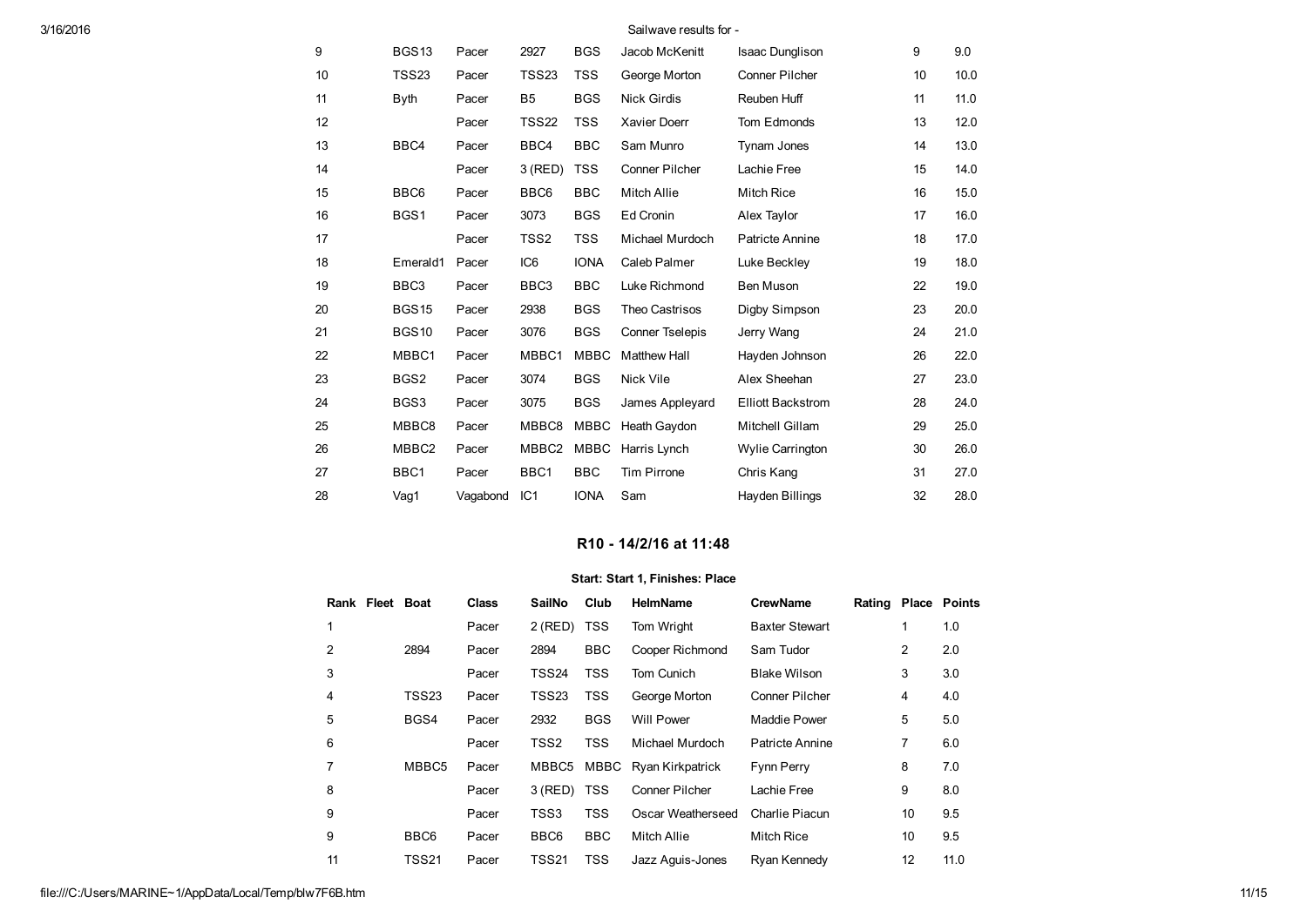| 12 |                   | Pacer    | <b>TSS22</b>     | TSS         | Xavier Doerr           | Tom Edmonds              | 13 | 12.0 |
|----|-------------------|----------|------------------|-------------|------------------------|--------------------------|----|------|
| 13 | BGS3              | Pacer    | 3075             | <b>BGS</b>  | James Appleyard        | <b>Elliott Backstrom</b> | 14 | 13.0 |
| 14 | BBC4              | Pacer    | BBC4             | <b>BBC</b>  | Sam Munro              | Tynam Jones              | 15 | 14.0 |
| 15 | MBBC1             | Pacer    | MBBC1            | <b>MBBC</b> | <b>Matthew Hall</b>    | Hayden Johnson           | 17 | 15.0 |
| 16 | Emerald1          | Pacer    | IC <sub>6</sub>  | <b>IONA</b> | Caleb Palmer           | Luke Beckley             | 18 | 16.0 |
| 17 | BBC <sub>3</sub>  | Pacer    | BBC <sub>3</sub> | <b>BBC</b>  | Luke Richmond          | Ben Muson                | 19 | 17.0 |
| 18 | BBC <sub>1</sub>  | Pacer    | BBC <sub>1</sub> | <b>BBC</b>  | <b>Tim Pirrone</b>     | Chris Kang               | 21 | 18.0 |
| 19 | MBBC8             | Pacer    | MBBC8            | <b>MBBC</b> | Heath Gaydon           | Mitchell Gillam          | 22 | 19.0 |
| 20 | BGS1              | Pacer    | 3073             | <b>BGS</b>  | Ed Cronin              | Alex Taylor              | 23 | 20.0 |
| 21 | BGS <sub>10</sub> | Pacer    | 3076             | <b>BGS</b>  | <b>Conner Tselepis</b> | Jerry Wang               | 24 | 21.5 |
| 21 | MBBC2             | Pacer    | MBBC2            | MBBC        | Harris Lynch           | Wylie Carrington         | 24 | 21.5 |
| 23 | MBBC7             | Pacer    | MBBC7            | MBBC        | Korben Lyall-Wilson    | James Ball               | 26 | 23.0 |
| 24 | Vag1              | Vagabond | IC <sub>1</sub>  | <b>IONA</b> | Sam                    | Hayden Billings          | 27 | 24.0 |
| 25 | Vag4              | Vagabond | IC4              | <b>IONA</b> | Rory Anderson          | Harry Guley              | 28 | 25.0 |
| 26 | MBBC6             | Pacer    | MBBC6            | MBBC        | Cooper Jullyan         | <b>Anthony Grace</b>     | 29 | 26.0 |
| 27 |                   | Pacer    | IC <sub>2</sub>  | <b>IONA</b> | Kaleb Weeb             | Luke Milburns            | 30 | 27.0 |

# R11 - 14/2/16 at 11:48

<span id="page-11-0"></span>

|    | Rank Fleet Boat |                   |       | Class SailNo | Club       | HelmName               | <b>CrewName</b>       | Rating |    | <b>Place Points</b> |  |
|----|-----------------|-------------------|-------|--------------|------------|------------------------|-----------------------|--------|----|---------------------|--|
| 1  |                 |                   | Pacer | TSS24        | <b>TSS</b> | Tom Cunich             | <b>Blake Wilson</b>   |        | 1  | 1.0                 |  |
| 2  |                 | TSS23             |       | Pacer TSS23  | <b>TSS</b> | George Morton          | Conner Pilcher        |        | 2  | 2.0                 |  |
| 3  |                 |                   | Pacer | $2$ (RED)    | <b>TSS</b> | Tom Wright             | <b>Baxter Stewart</b> |        | 3  | 3.0                 |  |
| 4  |                 | 2894              | Pacer | 2894         | <b>BBC</b> | Cooper Richmond        | Sam Tudor             |        | 4  | 4.0                 |  |
| 5  |                 | BGS4              | Pacer | 2932         | <b>BGS</b> | <b>Will Power</b>      | Maddie Power          |        | 5  | 5.0                 |  |
| 6  |                 | BBC <sub>6</sub>  | Pacer | BBC6         | <b>BBC</b> | Mitch Allie            | Mitch Rice            |        | 6  | 6.0                 |  |
| 7  |                 |                   |       | Pacer TSS3   | <b>TSS</b> | Oscar Weatherseed      | Charlie Piacun        |        | 7  | 7.0                 |  |
| 8  |                 |                   | Pacer | TSS22        | TSS        | Xavier Doerr           | Tom Edmonds           |        | 8  | 8.0                 |  |
| 9  |                 | BBC4              | Pacer | BBC4         | <b>BBC</b> | Sam Munro              | Tynam Jones           |        | 10 | 9.0                 |  |
| 10 |                 | <b>TSS21</b>      |       | Pacer TSS21  | TSS        | Jazz Aguis-Jones       | Ryan Kennedy          |        | 11 | 10.0                |  |
| 11 |                 | BGS <sub>10</sub> | Pacer | 3076         | <b>BGS</b> | <b>Conner Tselepis</b> | Jerry Wang            |        | 12 | 11.0                |  |
| 12 |                 | MBBC5             | Pacer | MBBC5        | MBBC       | Ryan Kirkpatrick       | Fynn Perry            |        | 13 | 12.0                |  |
| 13 |                 | BGS1              | Pacer | 3073         | <b>BGS</b> | Ed Cronin              | Alex Taylor           |        | 14 | 13.0                |  |
| 14 |                 |                   | Pacer | TSS2         | <b>TSS</b> | Michael Murdoch        | Patricte Annine       |        | 15 | 14.0                |  |
| 15 |                 |                   | Pacer | 3 (RED)      | <b>TSS</b> | Conner Pilcher         | Lachie Free           |        | 16 | 15.0                |  |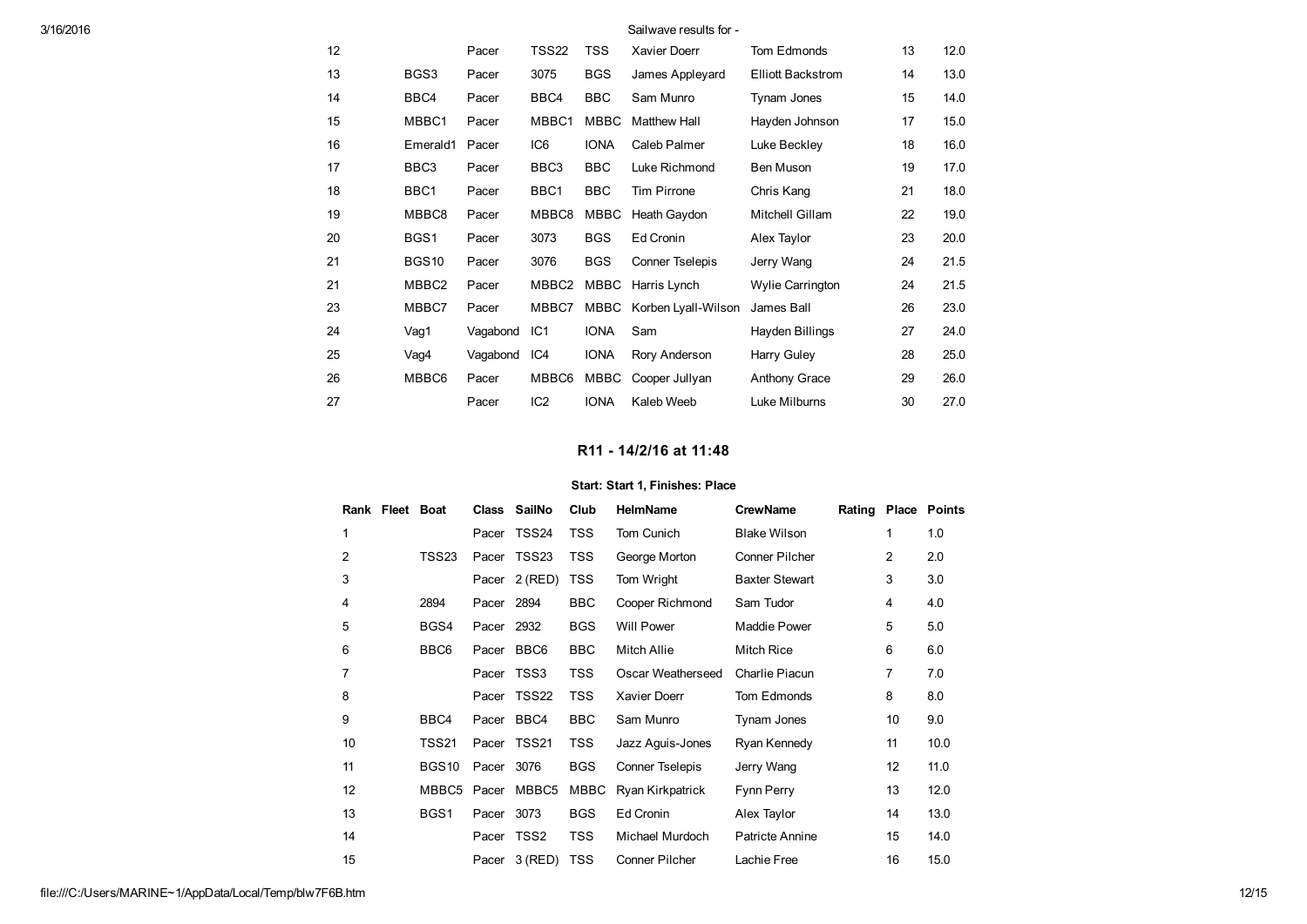<span id="page-12-0"></span>

| 16 | BBC3             | Pacer BBC3 |                   | BBC.       | Luke Richmond                       | Ben Muson                | 18 | 16.0 |
|----|------------------|------------|-------------------|------------|-------------------------------------|--------------------------|----|------|
| 17 |                  |            |                   |            | MBBC8 Pacer MBBC8 MBBC Heath Gaydon | Mitchell Gillam          | 20 | 17.0 |
| 18 |                  |            | MBBC7 Pacer MBBC7 |            | MBBC Korben Lyall-Wilson James Ball |                          | 21 | 18.0 |
| 19 | BBC <sub>1</sub> | Pacer BBC1 |                   | BBC.       | Tim Pirrone                         | Chris Kang               | 22 | 19.0 |
| 20 | BGS3             | Pacer 3075 |                   | <b>BGS</b> | James Appleyard                     | <b>Elliott Backstrom</b> | 23 | 20.0 |
| 21 |                  |            |                   |            | MBBC2 Pacer MBBC2 MBBC Harris Lynch | <b>Wylie Carrington</b>  | 25 | 21.0 |

# R12 - 14/2/16 at 11:48

### Start: Start 1, Finishes: Place

|    | Rank Fleet Boat |                   | <b>Class</b> | <b>SailNo</b>     | Club        | HelmName               | <b>CrewName</b>         | Rating |                | Place Points |
|----|-----------------|-------------------|--------------|-------------------|-------------|------------------------|-------------------------|--------|----------------|--------------|
| 1  |                 |                   | Pacer        | 2 (RED)           | <b>TSS</b>  | Tom Wright             | <b>Baxter Stewart</b>   |        | 1              | 1.0          |
| 2  |                 |                   | Pacer        | TSS <sub>2</sub>  | <b>TSS</b>  | Michael Murdoch        | Patricte Annine         |        | 3              | 2.0          |
| 3  |                 |                   | Pacer        | TSS3              | <b>TSS</b>  | Oscar Weatherseed      | Charlie Piacun          |        | 4              | 3.0          |
| 4  |                 | <b>TSS21</b>      | Pacer        | <b>TSS21</b>      | <b>TSS</b>  | Jazz Aguis-Jones       | Ryan Kennedy            |        | 5              | 4.0          |
| 5  |                 |                   | Pacer        | <b>TSS22</b>      | <b>TSS</b>  | Xavier Doerr           | Tom Edmonds             |        | 6              | 5.0          |
| 6  |                 | Emerald1          | Pacer        | IC <sub>6</sub>   | <b>IONA</b> | Caleb Palmer           | Luke Beckley            |        | $\overline{7}$ | 6.0          |
| 7  |                 | BGS4              | Pacer        | 2932              | <b>BGS</b>  | Will Power             | Maddie Power            |        | 8              | 7.0          |
| 8  |                 |                   | Pacer        | 3 (RED)           | <b>TSS</b>  | <b>Conner Pilcher</b>  | Lachie Free             |        | 9              | 8.0          |
| 9  |                 | MBBC1             | Pacer        | MBBC1             | MBBC        | Matthew Hall           | Hayden Johnson          |        | 11             | 9.0          |
| 10 |                 | MBBC8             | Pacer        | MBBC8             | MBBC        | Heath Gaydon           | Mitchell Gillam         |        | 12             | 10.0         |
| 11 |                 | MBBC7             | Pacer        | MBBC7             | <b>MBBC</b> | Korben Lyall-Wilson    | James Ball              |        | 14             | 11.0         |
| 12 |                 | BGS <sub>10</sub> | Pacer        | 3076              | <b>BGS</b>  | <b>Conner Tselepis</b> | Jerry Wang              |        | 15             | 12.0         |
| 13 |                 | BGS2              | Pacer        | 3074              | <b>BGS</b>  | Nick Vile              | Alex Sheehan            |        | 16             | 13.0         |
| 14 |                 | MBBC2             | Pacer        | MBBC <sub>2</sub> | <b>MBBC</b> | Harris Lynch           | <b>Wylie Carrington</b> |        | 17             | 14.0         |
| 15 |                 | Vag4              | Vagabond     | IC4               | <b>IONA</b> | Rory Anderson          | Harry Guley             |        | 18             | 15.0         |
| 16 |                 | MBBC3             | Pacer        | MBBC3             | MBBC        | Aaron Hilless          | James Robson            |        | 19             | 16.0         |
| 17 |                 | Vag1              | Vagabond     | IC <sub>1</sub>   | <b>IONA</b> | Sam                    | Hayden Billings         |        | 20             | 17.0         |

# R13 - 14/2/16 at 11:48

<span id="page-12-1"></span>

| Rank Fleet Boat | Class | SailNo      | Club       | HelmName                         | <b>CrewName</b>       | Rating Place Points |   |     |
|-----------------|-------|-------------|------------|----------------------------------|-----------------------|---------------------|---|-----|
|                 | Pacer | TSS2        | <b>TSS</b> | Michael Murdoch                  | Patricte Annine       |                     |   | 1.0 |
| $\overline{2}$  | Pacer | TSS3        | <b>TSS</b> | Oscar Weatherseed Charlie Piacun |                       |                     | 3 | 2.0 |
| - 3             | Pacer | 2 (RED) TSS |            | Tom Wright                       | <b>Baxter Stewart</b> |                     | 4 | 3.0 |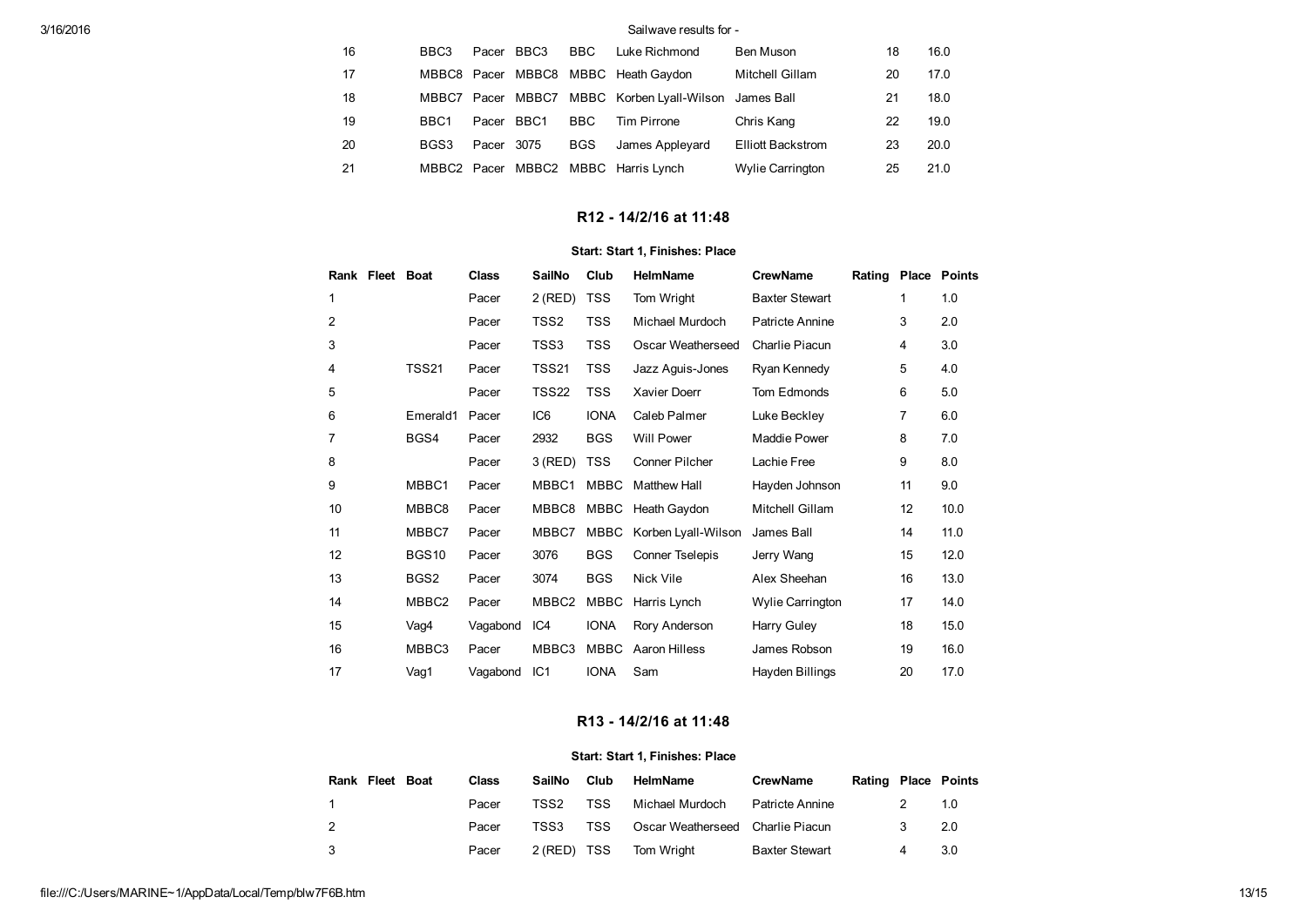| 4  |                   | Pacer    | 3 (RED)         | <b>TSS</b>  | <b>Conner Pilcher</b>     | Lachie Free             | 5  | 4.0  |
|----|-------------------|----------|-----------------|-------------|---------------------------|-------------------------|----|------|
| 5  | <b>TSS21</b>      | Pacer    | TSS21           | <b>TSS</b>  | Jazz Aguis-Jones          | Ryan Kennedy            | 6  | 5.0  |
| 6  | BGS4              | Pacer    | 2932            | <b>BGS</b>  | Will Power                | <b>Maddie Power</b>     | 7  | 6.0  |
| 7  | Emerald1          | Pacer    | IC6             | <b>IONA</b> | Caleb Palmer              | Luke Beckley            | 8  | 7.0  |
| 8  | MBBC8             | Pacer    | MBBC8           | MBBC        | Heath Gaydon              | Mitchell Gillam         | 9  | 8.0  |
| 9  |                   | Pacer    | TSS22           | TSS         | Xavier Doerr              | Tom Edmonds             | 10 | 9.0  |
| 10 | BGS <sub>10</sub> | Pacer    | 3076            | <b>BGS</b>  | <b>Conner Tselepis</b>    | Jerry Wang              | 13 | 10.0 |
| 11 | MBBC7             | Pacer    | MBBC7           |             | MBBC Korben Lyall-Wilson  | James Ball              | 14 | 11.0 |
| 12 | MBBC1             | Pacer    | MBBC1           |             | MBBC Matthew Hall         | Hayden Johnson          | 15 | 12.0 |
| 13 | MBBC2             | Pacer    | MBBC2           |             | MBBC Harris Lynch         | <b>Wylie Carrington</b> | 16 | 13.0 |
| 14 | Vag1              | Vagabond | IC <sub>1</sub> | <b>IONA</b> | Sam                       | Hayden Billings         | 17 | 14.0 |
| 15 | BGS2              | Pacer    | 3074            | <b>BGS</b>  | Nick Vile                 | Alex Sheehan            | 18 | 15.0 |
| 16 | Vag4              | Vagabond | IC4             | <b>IONA</b> | Rory Anderson             | Harry Guley             | 19 | 16.0 |
| 17 | MBBC3             | Pacer    | MBBC3           |             | <b>MBBC</b> Aaron Hilless | James Robson            | 20 | 17.0 |

# R14 - 14/2/16 at 11:48

<span id="page-13-0"></span>

|    | Rank Fleet Boat |              | <b>Class</b> | <b>SailNo</b>    | Club        | <b>HelmName</b>       | <b>CrewName</b>       | Rating |                | <b>Place Points</b> |
|----|-----------------|--------------|--------------|------------------|-------------|-----------------------|-----------------------|--------|----------------|---------------------|
| 1  |                 |              | Pacer        | $2$ (RED)        | <b>TSS</b>  | Tom Wright            | <b>Baxter Stewart</b> |        | 1              | 1.0                 |
| 2  |                 |              | Pacer        | TSS <sub>2</sub> | <b>TSS</b>  | Michael Murdoch       | Patricte Annine       |        | 2              | 2.0                 |
| 3  |                 |              | Pacer        | TSS3             | <b>TSS</b>  | Oscar Weatherseed     | Charlie Piacun        |        | 3              | 3.0                 |
| 4  |                 | BGS4         | Pacer        | 2932             | <b>BGS</b>  | Will Power            | <b>Maddie Power</b>   |        | 5              | 4.0                 |
| 5  |                 | BGS2         | Pacer        | 3074             | <b>BGS</b>  | Nick Vile             | Alex Sheehan          |        | 6              | 5.0                 |
| 6  |                 | <b>TSS21</b> | Pacer        | <b>TSS21</b>     | <b>TSS</b>  | Jazz Aguis-Jones      | Ryan Kennedy          |        | $\overline{7}$ | 6.0                 |
| 7  |                 | MBBC1        | Pacer        | MBBC1            | <b>MBBC</b> | <b>Matthew Hall</b>   | Hayden Johnson        |        | 8              | 7.0                 |
| 8  |                 |              | Pacer        | TSS22            | <b>TSS</b>  | Xavier Doerr          | Tom Edmonds           |        | 9              | 8.0                 |
| 9  |                 | MBBC8        | Pacer        | MBBC8            | <b>MBBC</b> | Heath Gaydon          | Mitchell Gillam       |        | 10             | 9.0                 |
| 10 |                 | Emerald1     | Pacer        | IC <sub>6</sub>  | <b>IONA</b> | Caleb Palmer          | Luke Beckley          |        | 11             | 10.0                |
| 11 |                 | MBBC3        | Pacer        | MBBC3            | <b>MBBC</b> | Aaron Hilless         | James Robson          |        | 13             | 11.0                |
| 12 |                 |              | Pacer        | 3 (RED)          | <b>TSS</b>  | <b>Conner Pilcher</b> | Lachie Free           |        | 14             | 12.0                |
| 13 |                 | <b>BGS10</b> | Pacer        | 3076             | <b>BGS</b>  | Conner Tselepis       | Jerry Wang            |        | 16             | 13.0                |
| 14 |                 | MBBC7        | Pacer        | MBBC7            | MBBC        | Korben Lyall-Wilson   | James Ball            |        | 17             | 14.0                |
| 15 |                 | MBBC2        | Pacer        | MBBC2            | <b>MBBC</b> | Harris Lynch          | Wylie Carrington      |        | 18             | 15.0                |
| 16 |                 | Vag1         | Vagabond     | IC <sub>1</sub>  | <b>IONA</b> | Sam                   | Hayden Billings       |        | 19             | 16.0                |
| 17 |                 | Vag4         | Vagabond     | IC4              | <b>IONA</b> | Rory Anderson         | Harry Guley           |        | 20             | 17.0                |